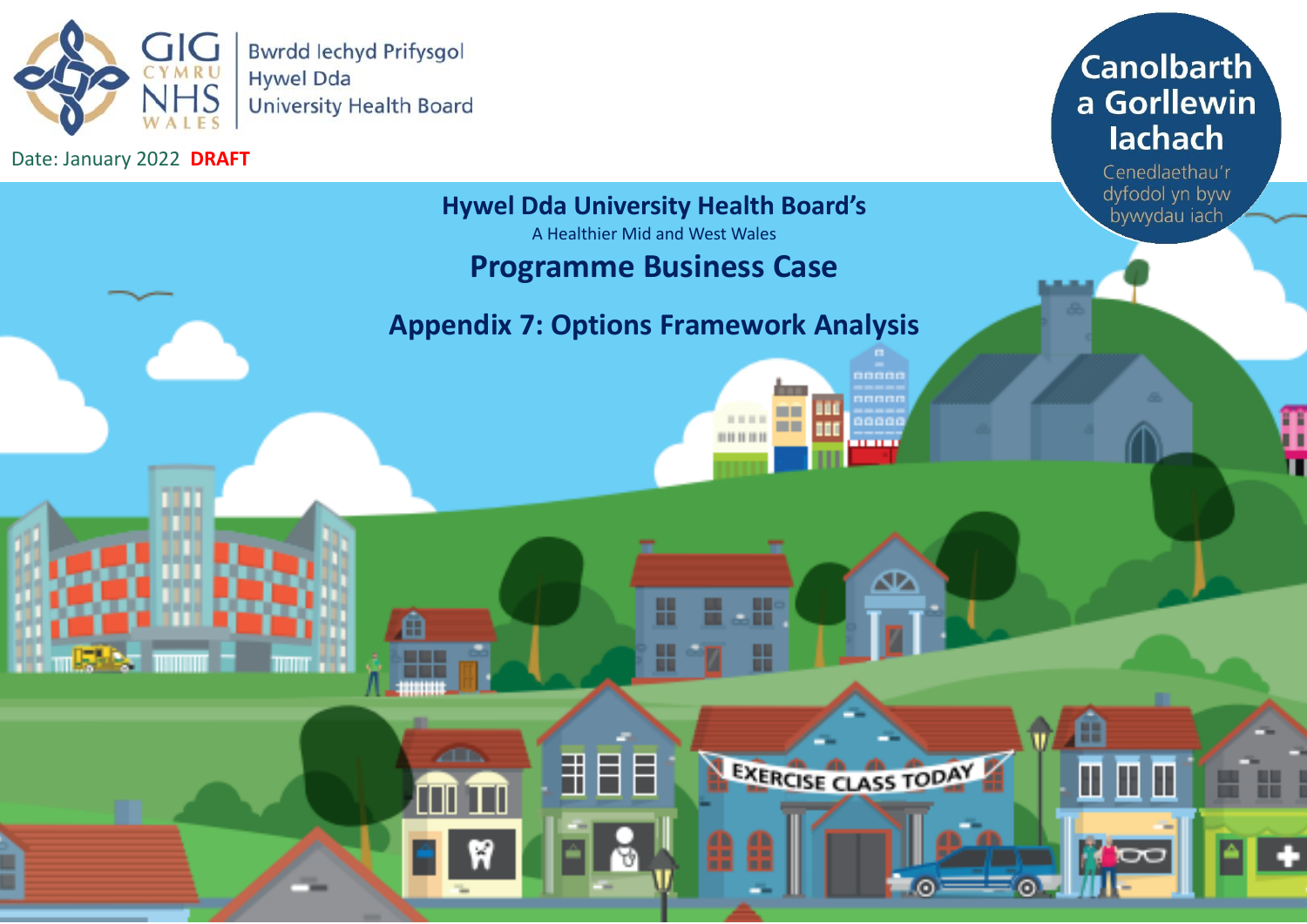

# **Service Scoping Options**

The Service Scoping Options focus on the **'what'**, in terms of the potential coverage of the Programme.

Please note that the Service Scoping Options focus on delivery of the clinical model, therefore the options have not been assessed against CSFs 2 and 4 (supplier capacity and capability; and potential deliverability): these CSFs are addressed under the Service Delivery and Implementation options.

| Service Scoping Option 1 - Do Nothing                                                                                                                                                                                                                                                                            |                                                                                                                                                                                                                                                                                                                                                                                                       |
|------------------------------------------------------------------------------------------------------------------------------------------------------------------------------------------------------------------------------------------------------------------------------------------------------------------|-------------------------------------------------------------------------------------------------------------------------------------------------------------------------------------------------------------------------------------------------------------------------------------------------------------------------------------------------------------------------------------------------------|
| Current service offering is sustained with no major reconfiguration / transformation to align with the AHMWW Strategy.                                                                                                                                                                                           |                                                                                                                                                                                                                                                                                                                                                                                                       |
| <b>Spending Objectives</b>                                                                                                                                                                                                                                                                                       | <b>Critical Success Factors</b>                                                                                                                                                                                                                                                                                                                                                                       |
| Putting people at the heart of everything we do<br>1.                                                                                                                                                                                                                                                            | <b>Potential Value for Money</b>                                                                                                                                                                                                                                                                                                                                                                      |
| Working together to be the best we can be<br>2.                                                                                                                                                                                                                                                                  | Supplier capacity and capability                                                                                                                                                                                                                                                                                                                                                                      |
| Striving to deliver and develop excellent services<br>3.                                                                                                                                                                                                                                                         | Potential sustainability<br>3.                                                                                                                                                                                                                                                                                                                                                                        |
| The best health and wellbeing for our communities<br>4.                                                                                                                                                                                                                                                          | Potential deliverability<br>4.                                                                                                                                                                                                                                                                                                                                                                        |
| Safe, sustainable, accessible and kind care<br>5.                                                                                                                                                                                                                                                                |                                                                                                                                                                                                                                                                                                                                                                                                       |
| Sustainable use of resources<br>6.                                                                                                                                                                                                                                                                               |                                                                                                                                                                                                                                                                                                                                                                                                       |
|                                                                                                                                                                                                                                                                                                                  |                                                                                                                                                                                                                                                                                                                                                                                                       |
| <b>Main Advantages/Strengths</b>                                                                                                                                                                                                                                                                                 | <b>Main Disadvantages/Weaknesses</b>                                                                                                                                                                                                                                                                                                                                                                  |
| Continuity of service provision - familiarity for workforce and local<br>community.<br>Will enable some limited transformation to service model and ways of<br>working.<br>The option does not guarantee that all acute services would be retained<br>locally, however this would be facilitated by this option. | Does not align with strategic vision or spending objectives.<br>Acute service offering unsustainable from workforce and financial<br>perspective.<br>Does not respond to current and future health and wellbeing needs for<br>-<br>the local population.<br>Fails to address pressing backlog maintenance requirements, which will<br>negatively impact service delivery.<br>Not sustainable or safe. |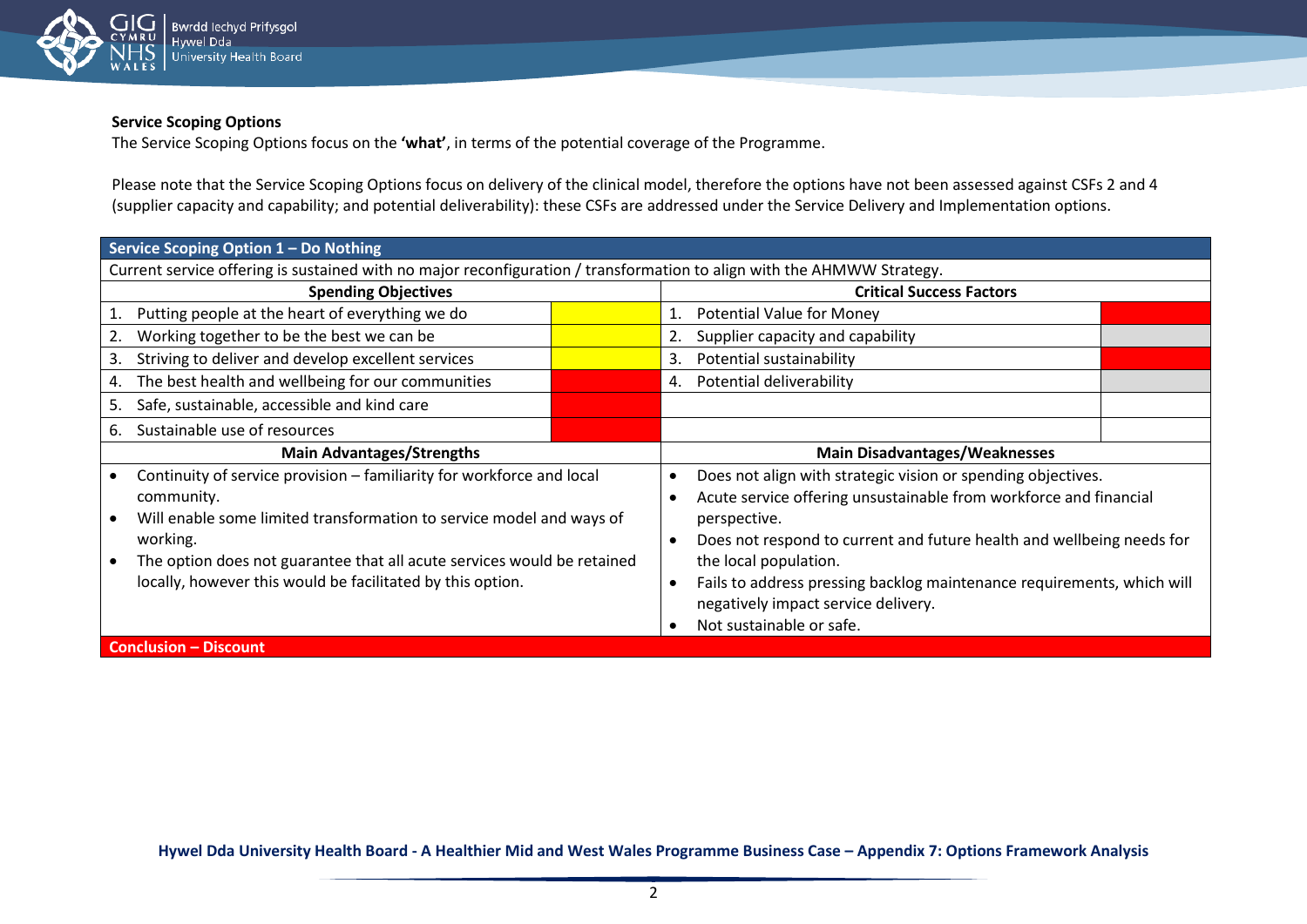

# **Service Scoping Option 2 – Do Minimum (BAU)**

Current service offering is sustained with minor transformation of services to align with the AHMWW strategy where possible within existing affordability limits, supported with investment to bring the acute hospital estate up to Condition B and targeted investment within the community estate.

| <b>Spending Objectives</b> |                                                                                 |  | <b>Critical Success Factors</b>      |                                                                       |  |
|----------------------------|---------------------------------------------------------------------------------|--|--------------------------------------|-----------------------------------------------------------------------|--|
|                            | Putting people at the heart of everything we do                                 |  | 1.                                   | <b>Potential Value for Money</b>                                      |  |
|                            | Working together to be the best we can be                                       |  |                                      | Supplier capacity and capability                                      |  |
| 3.                         | Striving to deliver and develop excellent services                              |  | 3.                                   | Potential sustainability                                              |  |
| 4.                         | The best health and wellbeing for our communities                               |  | 4.                                   | Potential deliverability                                              |  |
| 5.                         | Safe, sustainable, accessible and kind care                                     |  |                                      |                                                                       |  |
| 6.                         | Sustainable use of resources                                                    |  |                                      |                                                                       |  |
|                            | <b>Main Advantages/Strengths</b>                                                |  | <b>Main Disadvantages/Weaknesses</b> |                                                                       |  |
|                            | Continuity of service provision - familiarity for workforce and local           |  |                                      | Does not align with strategic vision or spending objectives.          |  |
|                            | community.                                                                      |  |                                      | Acute service offering unsustainable from workforce and financial     |  |
|                            | Some improvements in estate suitability and standards through                   |  |                                      | perspective.                                                          |  |
|                            | improvement of environmental conditions such as control and infection,          |  |                                      | Does not respond to current and future health and wellbeing needs for |  |
|                            | ventilation and M&E compliance.                                                 |  |                                      | the local population.                                                 |  |
|                            | This option does address backlog maintenance issues.                            |  |                                      | Estate investment does not respond to service transformation          |  |
|                            | Whilst supplier capacity and capability are not fully clear at this stage, this |  |                                      | requirements.                                                         |  |
|                            | option is unlikely to represent the same risk as options 3A, 3B and 3C.         |  |                                      | Does not enable the clinical model.                                   |  |
|                            | <b>Conclusion - Retain (as benchmark)</b>                                       |  |                                      |                                                                       |  |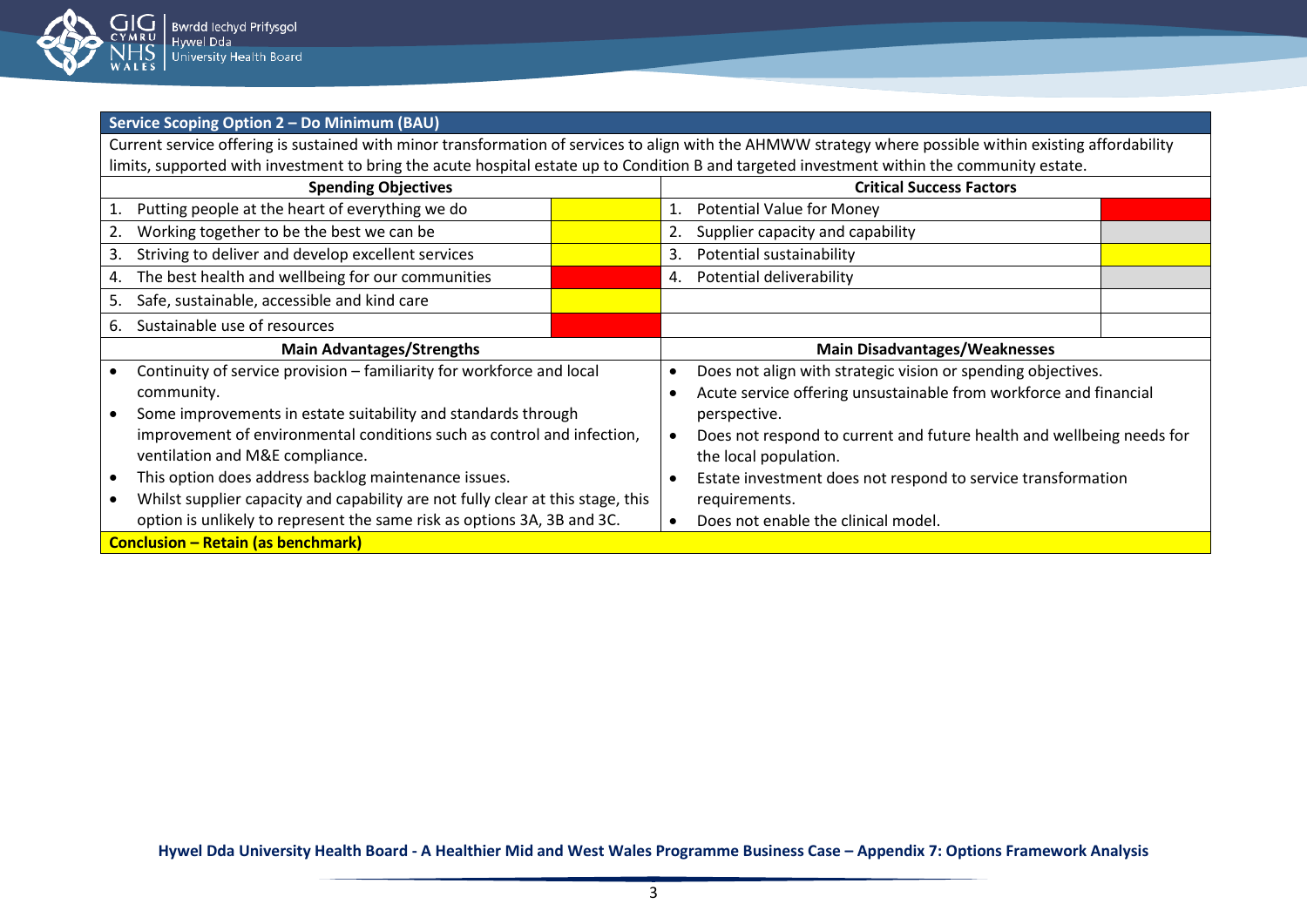

#### **Service Scoping Option 3A - Implementation of Proposal B+ – Minimum Efficiency Design Assumptions applied**

Minimum Efficiency Design Assumptions are applied. Services are transformed to align with the AHMWW Strategy with a "Minimum Efficiency" approach to realisation of the Design Assumptions. This reduces the requirement for beds on the Urgent and Planned Care Hospital site and increases the requirement on community hospital sites (Withybush and Glangwili Hospitals). Day-case theatres and endoscopy remain at WGH and GGH.

| <b>Spending Objectives</b>                                            |  | <b>Critical Success Factors</b>                                            |  |  |
|-----------------------------------------------------------------------|--|----------------------------------------------------------------------------|--|--|
| Putting people at the heart of everything we do                       |  | <b>Potential Value for Money</b><br>1.                                     |  |  |
| Working together to be the best we can be                             |  | Supplier capacity and capability                                           |  |  |
| Striving to deliver and develop excellent services<br>3.              |  | Potential sustainability<br>3.                                             |  |  |
| The best health and wellbeing for our communities<br>4.               |  | Potential deliverability<br>4.                                             |  |  |
| Safe, sustainable, accessible and kind care<br>5.                     |  |                                                                            |  |  |
| Sustainable use of resources<br>6.                                    |  |                                                                            |  |  |
| <b>Main Advantages/Strengths</b>                                      |  | <b>Main Disadvantages/Weaknesses</b>                                       |  |  |
| Aligns with Health & Care Strategy.                                   |  | Requires a higher number of beds than Scoping Options 3B and 3C,           |  |  |
| Broadly delivers spending objectives while achieving value for money. |  | which raises a sustainability issue.                                       |  |  |
|                                                                       |  | Will not enable the University Health Board to fully meet its clinical and |  |  |
|                                                                       |  | workforce objectives; in particular the workforce at Withybush and         |  |  |
|                                                                       |  | Gangwili Hospitals will be under strain and therefore limited in their     |  |  |
|                                                                       |  | ability to deliver Spending Objectives 1, 2, 5 and 6.                      |  |  |
| <b>Conclusion - Possible</b>                                          |  |                                                                            |  |  |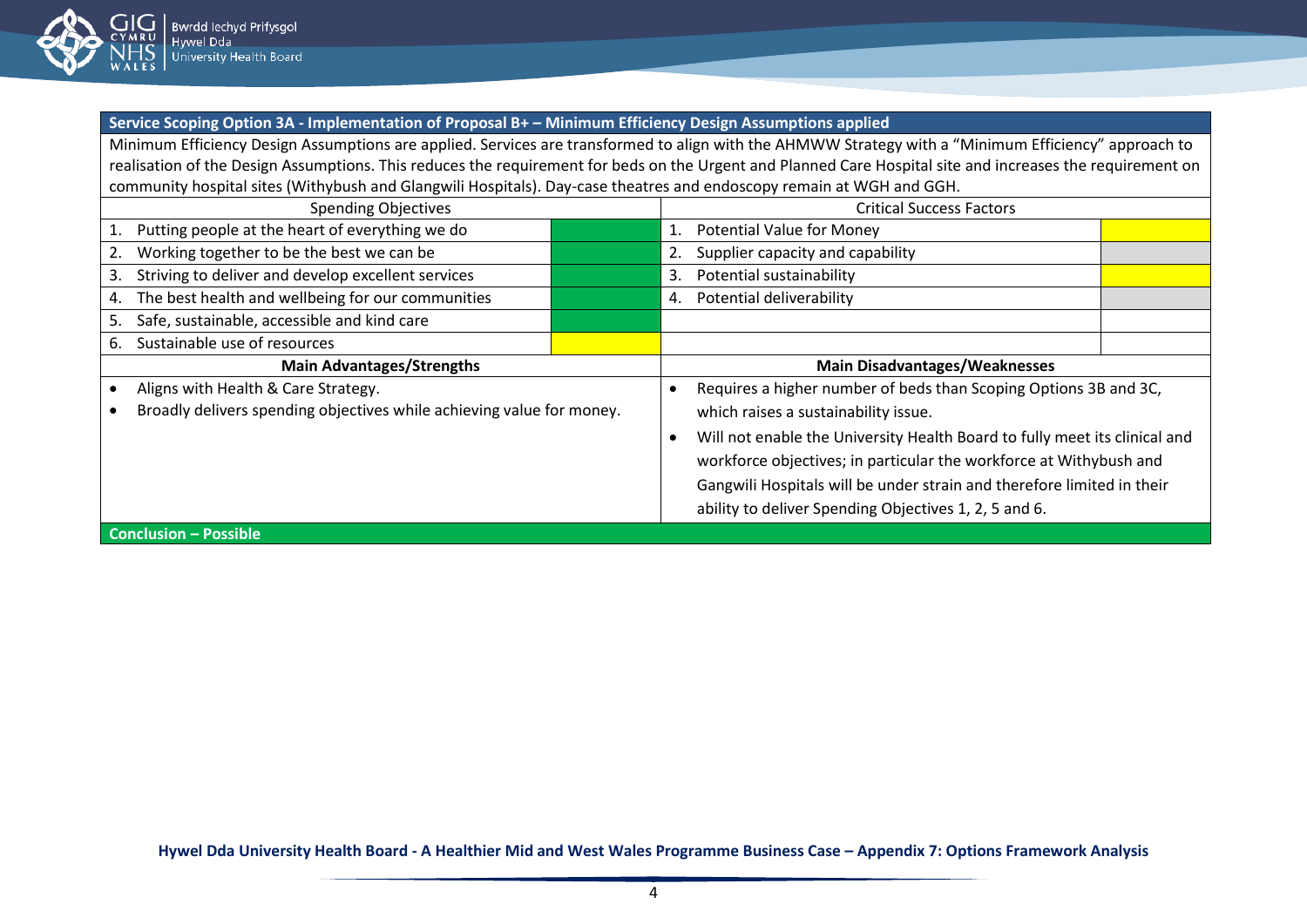

**Service Scoping Option 3B – Implementation of Proposal B+ - Likely Efficiency Design Assumptions applied**

Likely Efficiency Design Assumptions are applied. Services are transformed to align with the AHMWW Strategy with a "Likely Efficiency" set of Design Assumptions to determine bed requirements on the Urgent and Planned Care Hospital site and the supporting hospital (acute and community) and community infrastructure applied.

| <b>Spending Objectives</b>                                    |  | <b>Critical Success Factors</b>        |  |  |
|---------------------------------------------------------------|--|----------------------------------------|--|--|
| Putting people at the heart of everything we do               |  | <b>Potential Value for Money</b>       |  |  |
| Working together to be the best we can be<br>2.               |  | Supplier capacity and capability<br>2. |  |  |
| Striving to deliver and develop excellent services<br>3.      |  | Potential sustainability<br>3.         |  |  |
| The best health and wellbeing for our communities<br>4.       |  | Potential deliverability<br>4.         |  |  |
| Safe, sustainable, accessible and kind care<br>5.             |  |                                        |  |  |
| Sustainable use of resources<br>6.                            |  |                                        |  |  |
| <b>Main Advantages/Strengths</b>                              |  | <b>Main Disadvantages/Weaknesses</b>   |  |  |
| Aligns with Health & Care Strategy.                           |  |                                        |  |  |
| Delivers spending objectives while achieving value for money. |  |                                        |  |  |
| <b>Conclusion - Possible</b>                                  |  |                                        |  |  |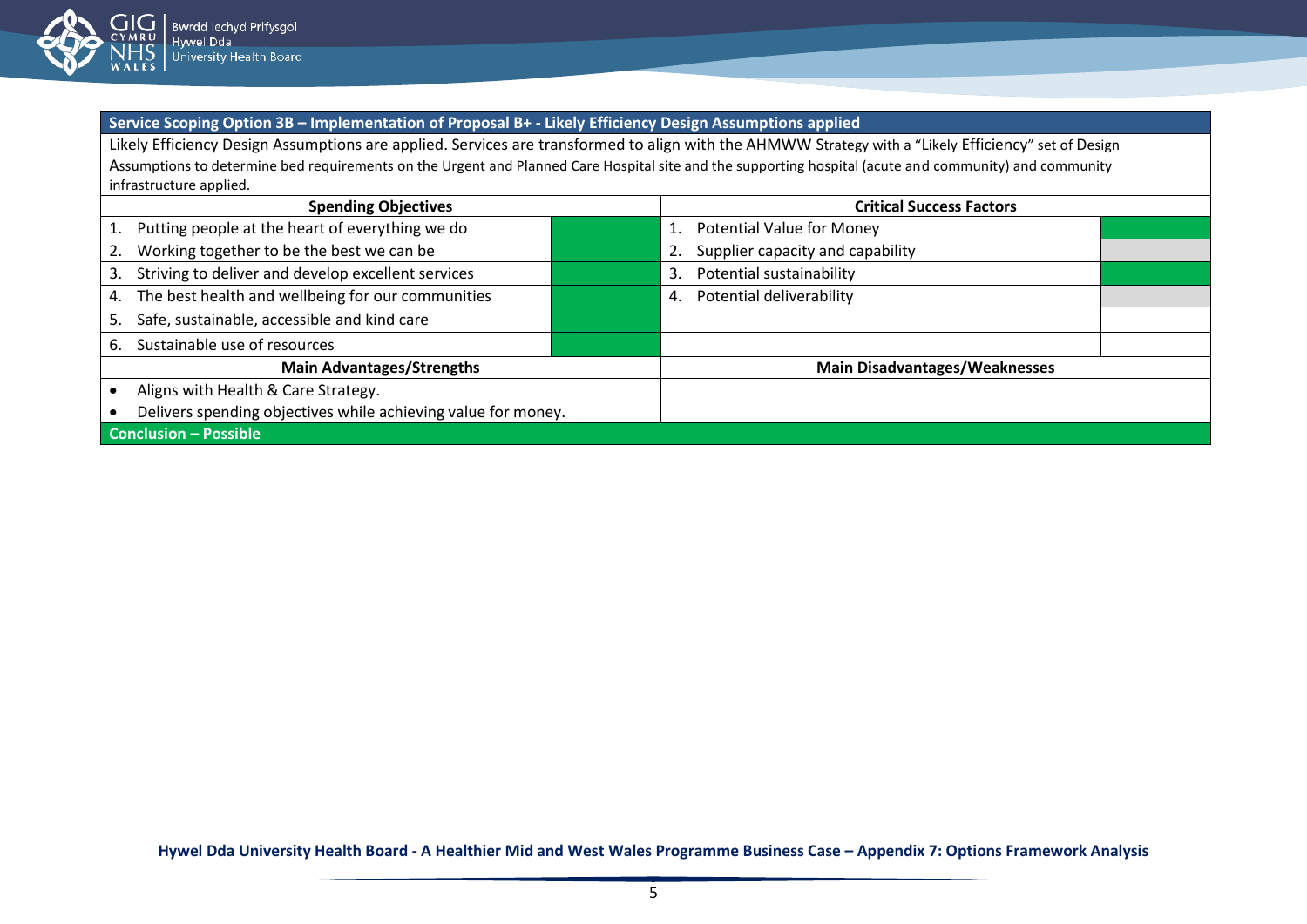

**Service Scoping Option 3C - Implementation of Proposal B+ - "ambitious" Design Assumptions applied**

Maximum Efficiency Design Assumptions are applied. Services are transformed to align with the AHMWW Strategy with a "Maximum Efficiency" approach to realisation of the Design Assumptions applied. This increases the requirement for beds on the Urgent and Planned Care Hospital site and reduces the requirement on community hospital sites (WGH and GGH).

| <b>Spending Objectives</b> |                                                               |  | <b>Critical Success Factors</b>                                  |                                                                           |  |
|----------------------------|---------------------------------------------------------------|--|------------------------------------------------------------------|---------------------------------------------------------------------------|--|
|                            | Putting people at the heart of everything we do               |  | 1.                                                               | <b>Potential Value for Money</b>                                          |  |
| 2.                         | Working together to be the best we can be                     |  |                                                                  | Supplier capacity and capability                                          |  |
| 3.                         | Striving to deliver and develop excellent services            |  | 3.                                                               | Potential sustainability                                                  |  |
| 4.                         | The best health and wellbeing for our communities             |  | 4.                                                               | Potential deliverability                                                  |  |
| 5.                         | Safe, sustainable, accessible and kind care                   |  |                                                                  |                                                                           |  |
| 6.                         | Sustainable use of resources                                  |  |                                                                  |                                                                           |  |
|                            | <b>Main Advantages/Strengths</b>                              |  |                                                                  | <b>Main Disadvantages/Weaknesses</b>                                      |  |
|                            | Aligns with Health & Care Strategy.                           |  | $\bullet$                                                        | Will result in a slightly more stressed system than Options 3A or 3B      |  |
|                            | Delivers spending objectives while achieving value for money. |  | because community services, bed management and transport will be |                                                                           |  |
|                            | Meets design assumptions.                                     |  |                                                                  | pushed harder; this may make the system slightly less sustainable and     |  |
|                            |                                                               |  |                                                                  | test the University Health Board's ability to deliver Spending Objectives |  |
|                            |                                                               |  |                                                                  | 5 and 6 (safe, sustainable, accessible and kind care; and sustainable use |  |
|                            |                                                               |  |                                                                  | of resources) to a greater degree.                                        |  |
|                            |                                                               |  | $\bullet$                                                        | It will provide less "headroom" for future adaptation of the service      |  |
|                            |                                                               |  |                                                                  | model to meet population health needs than Options 3A and 3B.             |  |
|                            |                                                               |  |                                                                  | This option therefore represents a "trade-off" between efficiency and     |  |
|                            |                                                               |  |                                                                  | risk.                                                                     |  |
|                            | <b>Conclusion - Possible</b>                                  |  |                                                                  |                                                                           |  |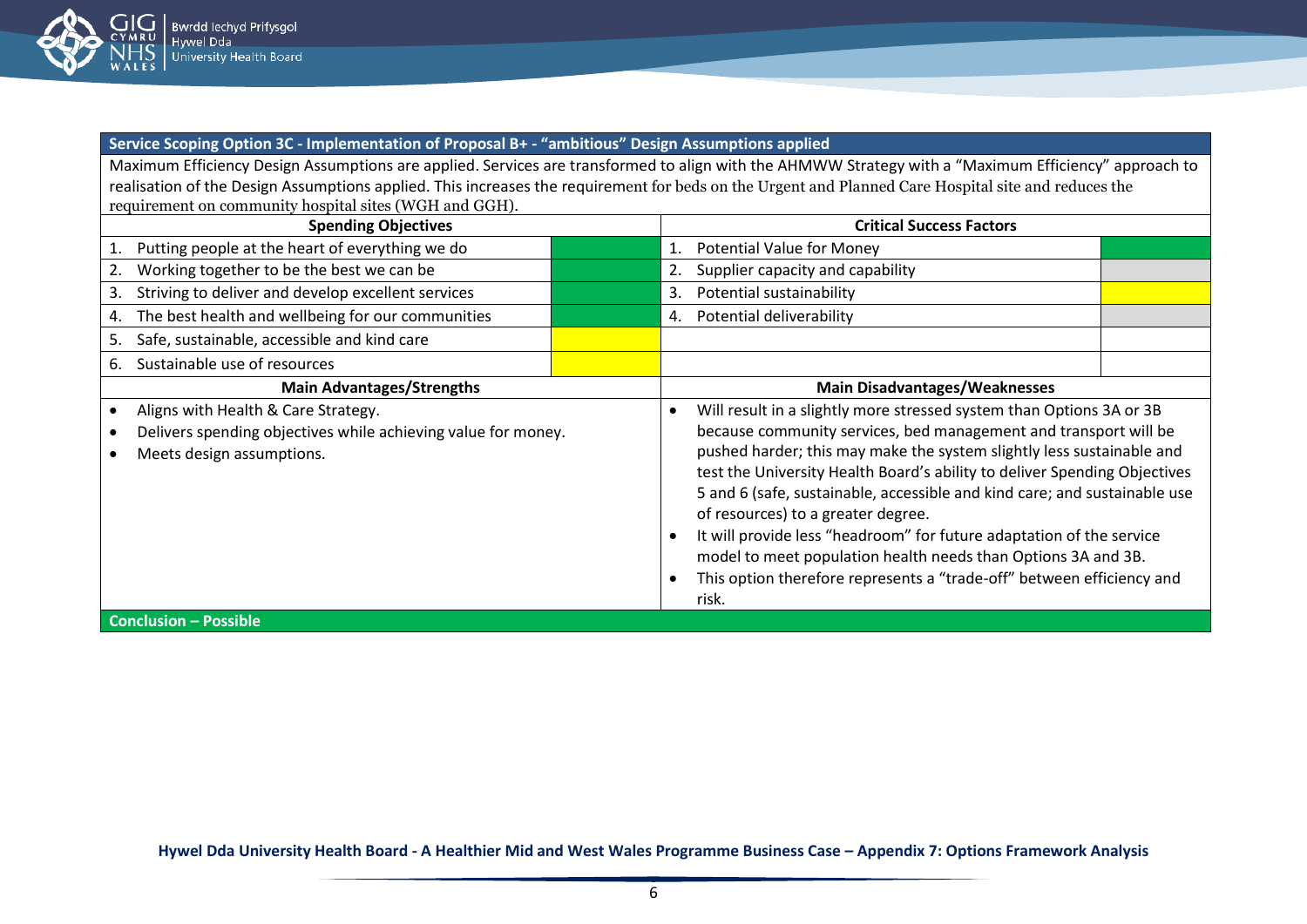

# **Solution Options**

The Solution Options focus on **how** Proposal B+ could be delivered through the University Health Board estate.

Options have not been assessed against CSFs 2 and 4 (supplier capacity and capability; and potential deliverability): these CSFs are addressed under the Service Delivery and Implementation options.

| Solution Option 1 - Do Nothing                                                                                 |                                                                           |  |
|----------------------------------------------------------------------------------------------------------------|---------------------------------------------------------------------------|--|
| Services continue to be delivered within the current estate with no investment in the infrastructure, meaning: |                                                                           |  |
| No new hospital provision.                                                                                     |                                                                           |  |
| No significant reconfiguration, repurposing or new build of existing hospital sites.                           |                                                                           |  |
| No significant refurbishment of existing primary care and community-based facilities.                          |                                                                           |  |
| <b>Spending Objectives</b>                                                                                     | <b>Critical Success Factors</b>                                           |  |
| Putting people at the heart of everything we do<br>1.                                                          | <b>Potential Value for Money</b><br>1.                                    |  |
| Working together to be the best we can be<br>2.                                                                | Supplier capacity and capability<br>2.                                    |  |
| Striving to deliver and develop excellent services<br>3.                                                       | Potential sustainability<br>3.                                            |  |
| The best health and wellbeing for our communities<br>4.                                                        | Potential deliverability<br>4.                                            |  |
| Safe, sustainable, accessible and kind care<br>5.                                                              |                                                                           |  |
| Sustainable use of resources<br>6.                                                                             |                                                                           |  |
| <b>Main Advantages/Strengths</b>                                                                               | <b>Main Disadvantages/Weaknesses</b>                                      |  |
| Continuity of service provision - familiarity for workforce and local                                          | Does not align with the strategic vision to transform services with a fit |  |
| community.                                                                                                     | for purpose estate.                                                       |  |
| Backlog maintenance issues will be addressed.                                                                  | Unsustainable from workforce and financial perspective.                   |  |
|                                                                                                                | Significant investment required to achieve statutory compliance with no   |  |
|                                                                                                                | improvements to functional suitability or support to service              |  |
|                                                                                                                | transformation; this is therefore not an efficient investment.            |  |
|                                                                                                                | High proportion of acute estate is old, not fit for purpose, presents     |  |
|                                                                                                                | increased risk and expensive to maintain.                                 |  |
| <b>Conclusion - Discount</b>                                                                                   |                                                                           |  |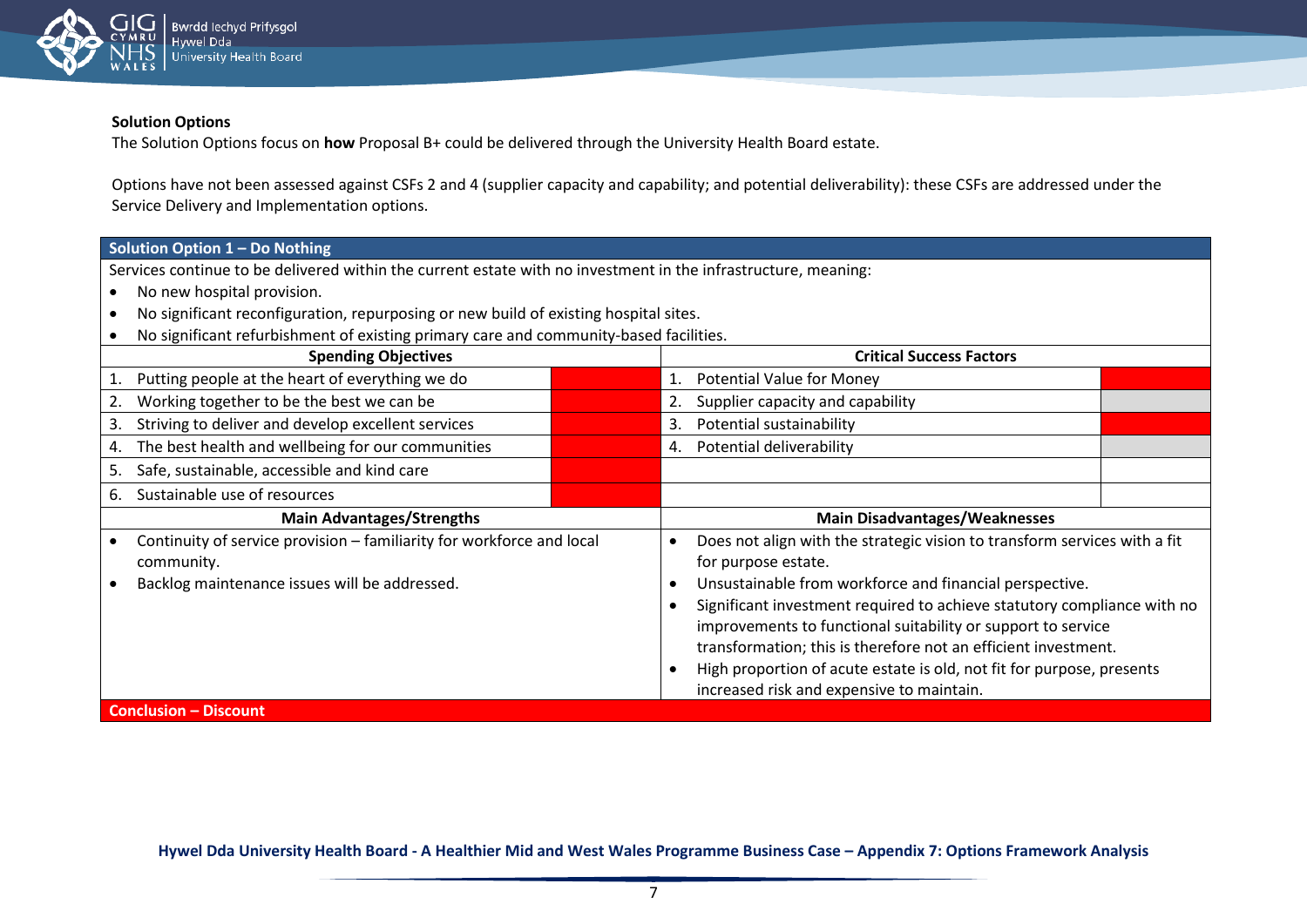

# **Solution Option 2 – Do Minimum**

Services continue to be delivered with investment in the estate limited to backlog maintenance and statutory compliance only, meaning:

- No new hospital provision.
- No significant reconfiguration, repurposing or new build of existing hospital sites.
- Continued development of community-based schemes already in train.
- Business as usual capital investment for backlog maintenance and statutory compliance only within hospital sites and primary care and community-based facilities.

| <b>Spending Objectives</b>                                                                   |                                                                                                                                                                                                                                                                                                                                    | <b>Critical Success Factors</b>                                                                  |  |
|----------------------------------------------------------------------------------------------|------------------------------------------------------------------------------------------------------------------------------------------------------------------------------------------------------------------------------------------------------------------------------------------------------------------------------------|--------------------------------------------------------------------------------------------------|--|
| Putting people at the heart of everything we do                                              |                                                                                                                                                                                                                                                                                                                                    | <b>Potential Value for Money</b><br>1.                                                           |  |
| Working together to be the best we can be                                                    |                                                                                                                                                                                                                                                                                                                                    | Supplier capacity and capability                                                                 |  |
| Striving to deliver and develop excellent services<br>3.                                     |                                                                                                                                                                                                                                                                                                                                    | Potential sustainability<br>3.                                                                   |  |
| The best health and wellbeing for our communities<br>4.                                      |                                                                                                                                                                                                                                                                                                                                    | Potential deliverability<br>4.                                                                   |  |
| Safe, sustainable, accessible and kind care<br>5.                                            |                                                                                                                                                                                                                                                                                                                                    |                                                                                                  |  |
| Sustainable use of resources<br>6.                                                           |                                                                                                                                                                                                                                                                                                                                    |                                                                                                  |  |
| <b>Main Advantages/Strengths</b>                                                             |                                                                                                                                                                                                                                                                                                                                    | <b>Main Disadvantages/Weaknesses</b>                                                             |  |
| Enables partial achievement of estates strategy through refurbishment<br>works across sites. |                                                                                                                                                                                                                                                                                                                                    | Does not align with the strategic vision to transform services with a fit<br>for purpose estate. |  |
| Would allow limited achievement of Spending Objectives                                       | Requires significant investment to improve statutory compliance but<br>offers limited enablement of service transformation.<br>Does not adequately address the problem that a high proportion of the<br>acute estate is old, not fit for purpose, and expensive to maintain.<br>Will achieve some improvements in space standards. |                                                                                                  |  |
| <b>Conclusion – Retain (as benchmark)</b>                                                    |                                                                                                                                                                                                                                                                                                                                    |                                                                                                  |  |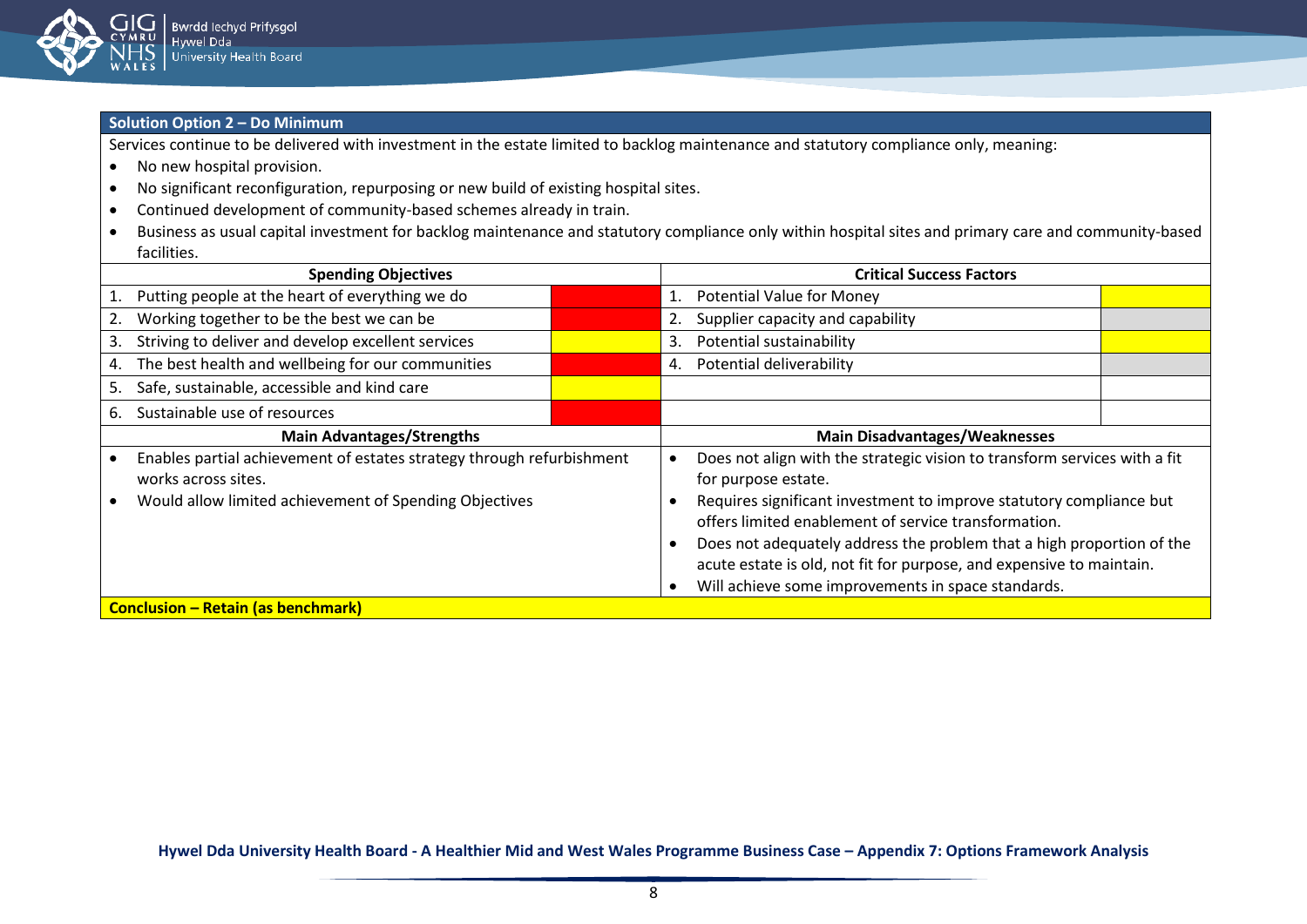

# **Solution Option 3 – Minor Refurbishments to existing estate**

Capital investment targeted at minor refurbishment schemes with no fundamental changes to service model, meaning:

- No new hospital provision.
- Refurbishment of existing hospital sites to improve statutory compliance and space standards.
- Refurbishment of current range of primary care and community-based facilities to 'fit for purpose' standard.
- Limited investment in existing estate to support some development in service delivery model.

| <b>Spending Objectives</b>                                                            |  | <b>Critical Success Factors</b>                                                                                                                                                                                                                                                                                                 |  |  |
|---------------------------------------------------------------------------------------|--|---------------------------------------------------------------------------------------------------------------------------------------------------------------------------------------------------------------------------------------------------------------------------------------------------------------------------------|--|--|
| Putting people at the heart of everything we do                                       |  | <b>Potential Value for Money</b>                                                                                                                                                                                                                                                                                                |  |  |
| Working together to be the best we can be<br>2.                                       |  | Supplier capacity and capability                                                                                                                                                                                                                                                                                                |  |  |
| Striving to deliver and develop excellent services<br>3.                              |  | Potential sustainability<br>3.                                                                                                                                                                                                                                                                                                  |  |  |
| The best health and wellbeing for our communities<br>4.                               |  | Potential deliverability<br>4.                                                                                                                                                                                                                                                                                                  |  |  |
| Safe, sustainable, accessible and kind care<br>5.                                     |  |                                                                                                                                                                                                                                                                                                                                 |  |  |
| Sustainable use of resources<br>6.                                                    |  |                                                                                                                                                                                                                                                                                                                                 |  |  |
| <b>Main Advantages/Strengths</b>                                                      |  | <b>Main Disadvantages/Weaknesses</b>                                                                                                                                                                                                                                                                                            |  |  |
| Improves the current estate and facilitates partial achievement of all<br>strategies. |  | Poses service and workforce sustainability challenges within the acute<br>€<br>infrastructure.<br>Requires significant investment to improve statutory compliance but<br>offers limited enablement of service transformation.<br>Does not align with strategic vision to transform services within a fit for<br>purpose estate. |  |  |
| <b>Conclusion - Retain</b>                                                            |  |                                                                                                                                                                                                                                                                                                                                 |  |  |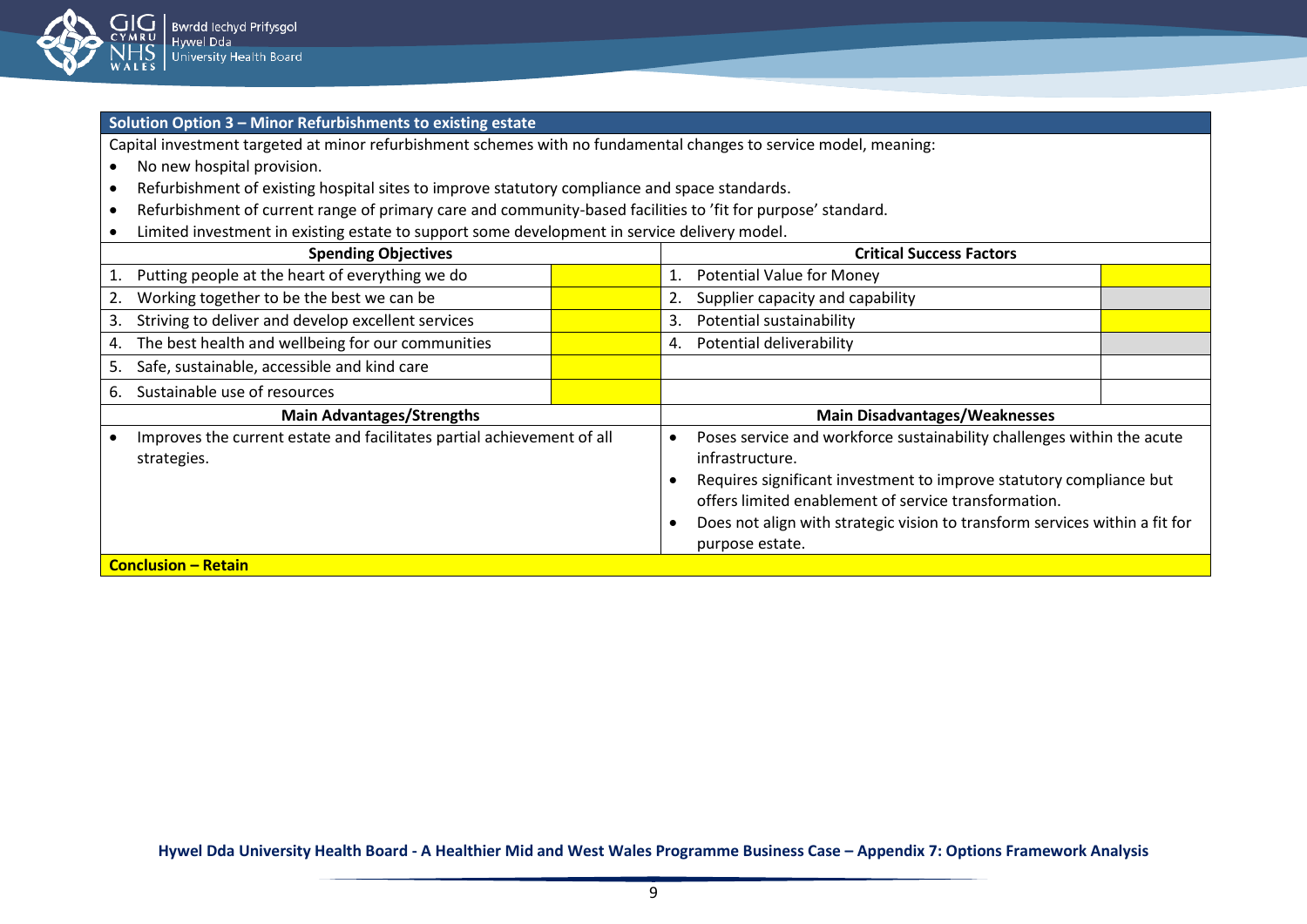

**Solution Option 4 – Refurbishment to existing estate supporting minor changes in services models**

Capital investment targeted at minor refurbishment schemes which support some minor transformation of service model, meaning:

- No new hospital provision.
- Refurbishment of existing hospital sites to improve statutory compliance and space standards with minimal provision to support service transformation.
- Refurbishment of the current range of primary care and community-based facilities to 'fit for purpose' standard with minimal provision for service transformation.
- No significant reconfiguration, repurposing or new build of the existing estate.

| <b>Spending Objectives</b>                                           |  | <b>Critical Success Factors</b>                                        |  |
|----------------------------------------------------------------------|--|------------------------------------------------------------------------|--|
| Putting people at the heart of everything we do                      |  | <b>Potential Value for Money</b>                                       |  |
| Working together to be the best we can be<br>2.                      |  | Supplier capacity and capability                                       |  |
| Striving to deliver and develop excellent services<br>3.             |  | Potential sustainability<br>3.                                         |  |
| The best health and wellbeing for our communities<br>4.              |  | Potential deliverability<br>4.                                         |  |
| Safe, sustainable, accessible and kind care<br>5.                    |  |                                                                        |  |
| Sustainable use of resources<br>6.                                   |  |                                                                        |  |
| <b>Main Advantages/Strengths</b>                                     |  | <b>Main Disadvantages/Weaknesses</b>                                   |  |
| Supports delivery of strategic vision.                               |  | Does not support consistent implementation of service vision.          |  |
| Supports service transformation objectives.                          |  | Service and workforce sustainability challenges within the acute       |  |
| Improves the current estate and enhances existing service to achieve |  | infrastructure not mitigated (services continue to be delivered across |  |
| statutory compliance and some service developments.                  |  | multiple locations).                                                   |  |
| <b>Conclusion - Retain</b>                                           |  |                                                                        |  |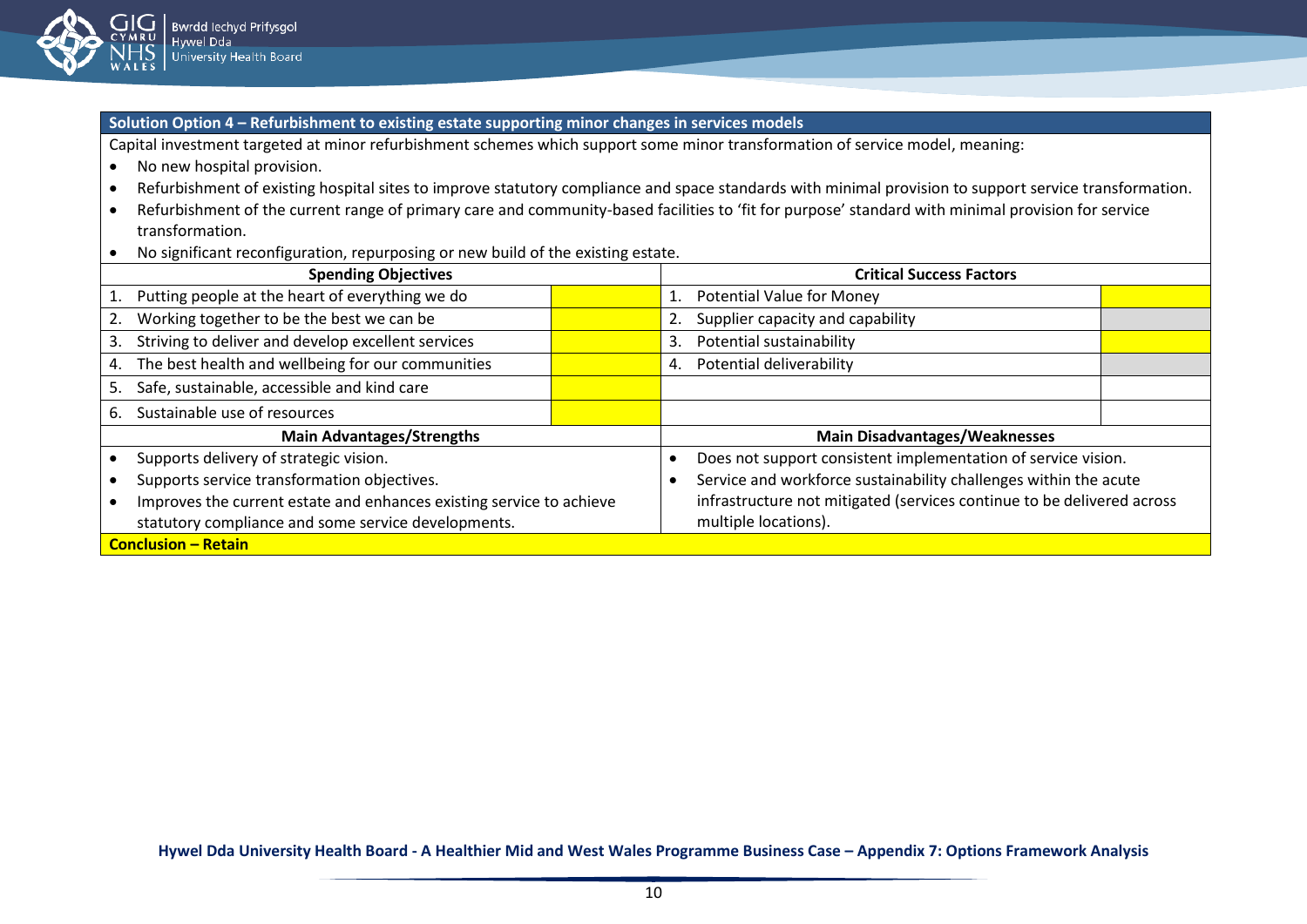

#### **Solution Option 5 – Estate changes to support implementation of proposal B+**

Capital investment targeted at the estate changes needed to support full implementation of Proposal B+, meaning:

- Three Main Hospitals:
	- o A new build Urgent and Planned Care Hospital.
	- o Bronglais and Prince Philip Hospitals are retained as local hospitals with investment to align with service requirements.
- Two Community Hospitals in Carmarthen and Haverfordwest (assumes repurposing of existing hospital sites at GGH and WGH).
- Development of a network of Community Hub facilities.

| <b>Spending Objectives</b>                               | <b>Critical Success Factors</b>        |  |
|----------------------------------------------------------|----------------------------------------|--|
| Putting people at the heart of everything we do          | <b>Potential Value for Money</b><br>1. |  |
| Working together to be the best we can be                | Supplier capacity and capability<br>2. |  |
| Striving to deliver and develop excellent services<br>3. | Potential sustainability<br>3.         |  |
| The best health and wellbeing for our communities<br>4.  | Potential deliverability<br>4.         |  |
| Safe, sustainable, accessible and kind care<br>5.        |                                        |  |
| Sustainable use of resources<br>ь.                       |                                        |  |
| <b>Main Advantages/Strengths</b>                         | <b>Main Disadvantages/Weaknesses</b>   |  |
| Supports delivery of strategic vision.                   |                                        |  |
| Improves standard of all facilities.                     |                                        |  |
| Supports service transformation objectives.              |                                        |  |
| Fit for purpose estate compliant with modern standards.  |                                        |  |
| <b>Conclusion - Possible</b>                             |                                        |  |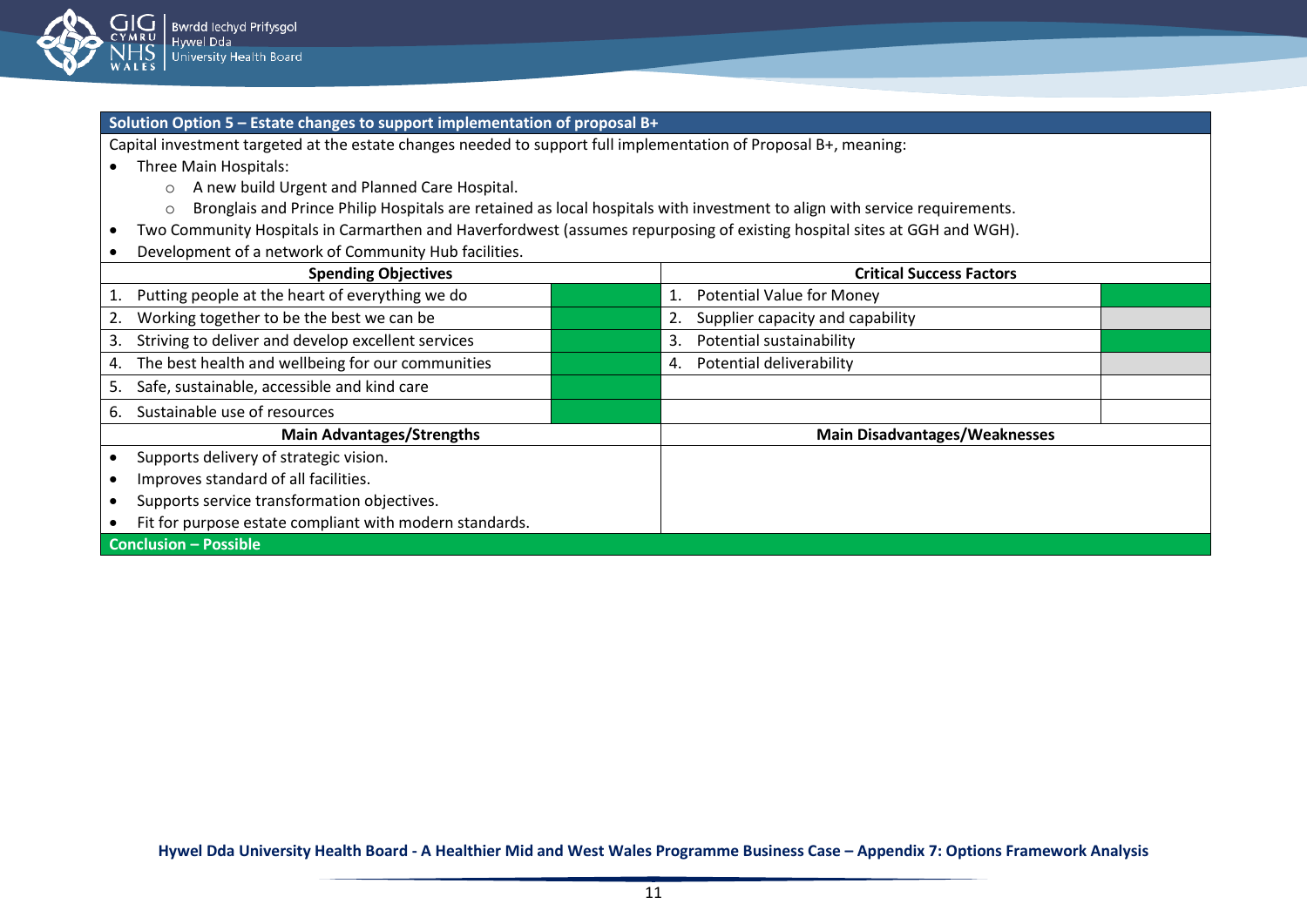

# **Solution Option 6a – Partial implementation of Proposal B+**

Focus on acute element of the Strategy, meaning:

- Three Main Hospitals:
	- o A new build Urgent and Planned Care Hospital.
	- o Bronglais and Prince Philip Hospitals are retained as local hospitals with investment to align with service requirements.
- Two Community Hospitals in Carmarthen and Haverfordwest (assumes investment limited to bringing GGH and WGH sites to 'fit for purpose' only).
- Current range of primary care and community-based facilities to 'fit for purpose' standard.

| <b>Spending Objectives</b>                                                                                                                        |  | <b>Critical Success Factors</b>                                                                                                                                                                                                                                                          |  |
|---------------------------------------------------------------------------------------------------------------------------------------------------|--|------------------------------------------------------------------------------------------------------------------------------------------------------------------------------------------------------------------------------------------------------------------------------------------|--|
| Putting people at the heart of everything we do                                                                                                   |  | <b>Potential Value for Money</b>                                                                                                                                                                                                                                                         |  |
| Working together to be the best we can be<br>2.                                                                                                   |  | Supplier capacity and capability<br>2.                                                                                                                                                                                                                                                   |  |
| Striving to deliver and develop excellent services<br>3.                                                                                          |  | Potential sustainability<br>3.                                                                                                                                                                                                                                                           |  |
| The best health and wellbeing for our communities<br>4.                                                                                           |  | Potential deliverability<br>4.                                                                                                                                                                                                                                                           |  |
| Safe, sustainable, accessible and kind care<br>5.                                                                                                 |  |                                                                                                                                                                                                                                                                                          |  |
| Sustainable use of resources<br>6.                                                                                                                |  |                                                                                                                                                                                                                                                                                          |  |
| <b>Main Advantages/Strengths</b>                                                                                                                  |  | <b>Main Disadvantages/Weaknesses</b>                                                                                                                                                                                                                                                     |  |
| Partial achievement of estates, digital and environmental strategies<br>attributable to the new build urgent and planned care hospital provision. |  | Minimises investment into community estate - not in line with the<br>strategic vision.<br>Unable to achieve acute service transformation without the community<br>transformation also taking place.<br>Significant capital investment for only partial achievement of service<br>vision. |  |
| <b>Conclusion - Discount</b>                                                                                                                      |  |                                                                                                                                                                                                                                                                                          |  |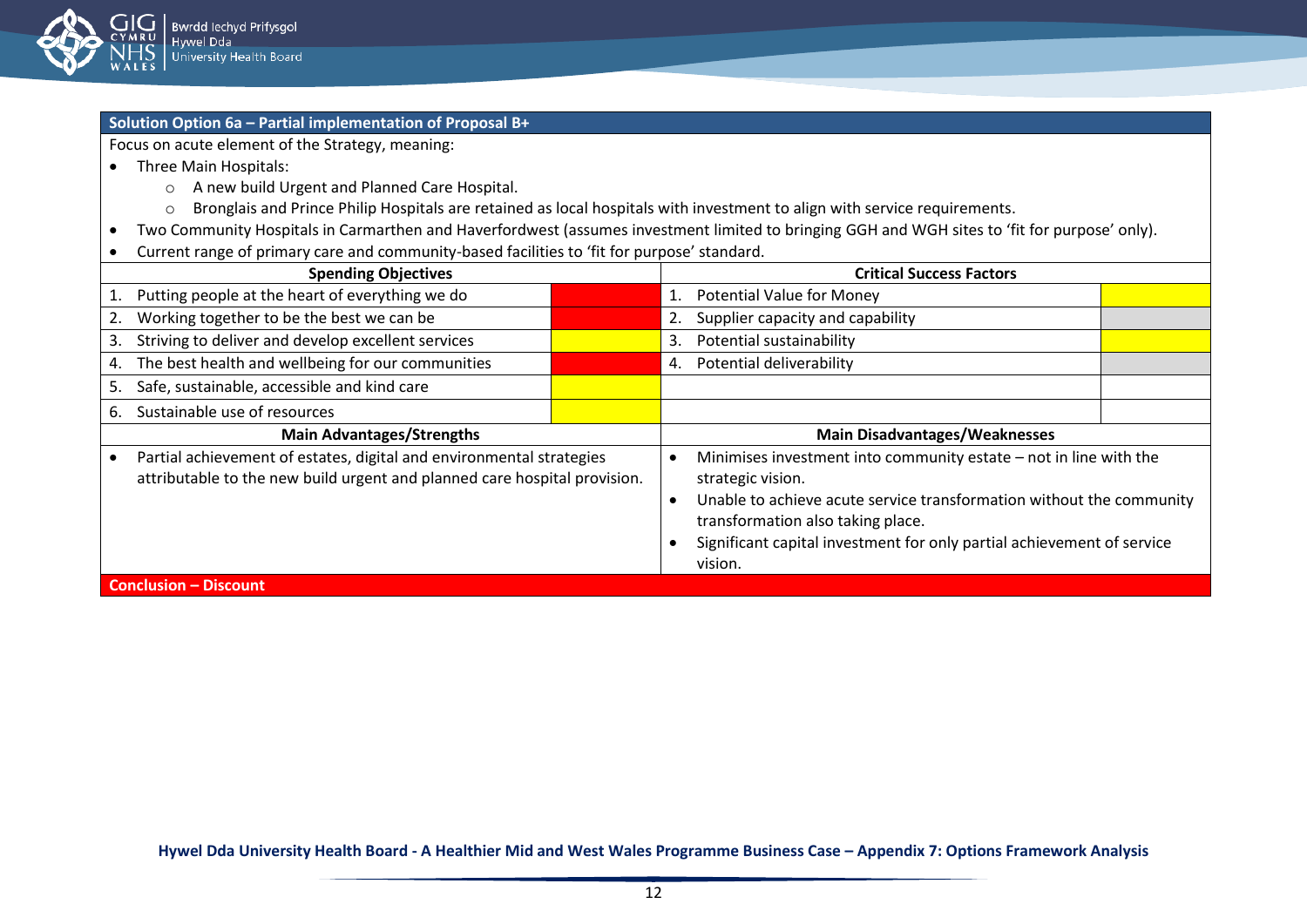

# **Solution Option 6b - Partial implementation of Proposal B+**

Focuses on the community element of the Strategy, meaning:

- Three Main Hospitals:
	- o A new build Urgent and Planned Care Hospital.
	- o Bronglais and Prince Philip hospitals are retained as local hospitals with investment limited to improvements in statutory compliance and space standards only.
- Two Community Hospitals in Carmarthen and Haverfordwest (assumes significant repurposing of existing hospital sites at GGH and WGH to support service transformation requirements).
- Development of a network of Community Hub facilities.

| <b>Spending Objectives</b>                                                |  | <b>Critical Success Factors</b>                                        |  |
|---------------------------------------------------------------------------|--|------------------------------------------------------------------------|--|
| Putting people at the heart of everything we do                           |  | <b>Potential Value for Money</b>                                       |  |
| Working together to be the best we can be                                 |  | Supplier capacity and capability<br>2.                                 |  |
| Striving to deliver and develop excellent services<br>3.                  |  | Potential sustainability<br>3.                                         |  |
| The best health and wellbeing for our communities<br>4.                   |  | Potential deliverability<br>4.                                         |  |
| Safe, sustainable, accessible and kind care<br>5.                         |  |                                                                        |  |
| Sustainable use of resources<br>6.                                        |  |                                                                        |  |
| <b>Main Advantages/Strengths</b>                                          |  | <b>Main Disadvantages/Weaknesses</b>                                   |  |
| Partial achievement of estates, digital and environmental strategies      |  | Minimises investment into existing acute site.                         |  |
| attributable to the new build urgent and planned care hospital provision. |  | Does not align with the strategic vision.                              |  |
|                                                                           |  | Unable to realise service transformation objectives in isolation.      |  |
|                                                                           |  | Significant capital investment for only partial achievement of service |  |
|                                                                           |  | vision.                                                                |  |
| <b>Conclusion - Discount</b>                                              |  |                                                                        |  |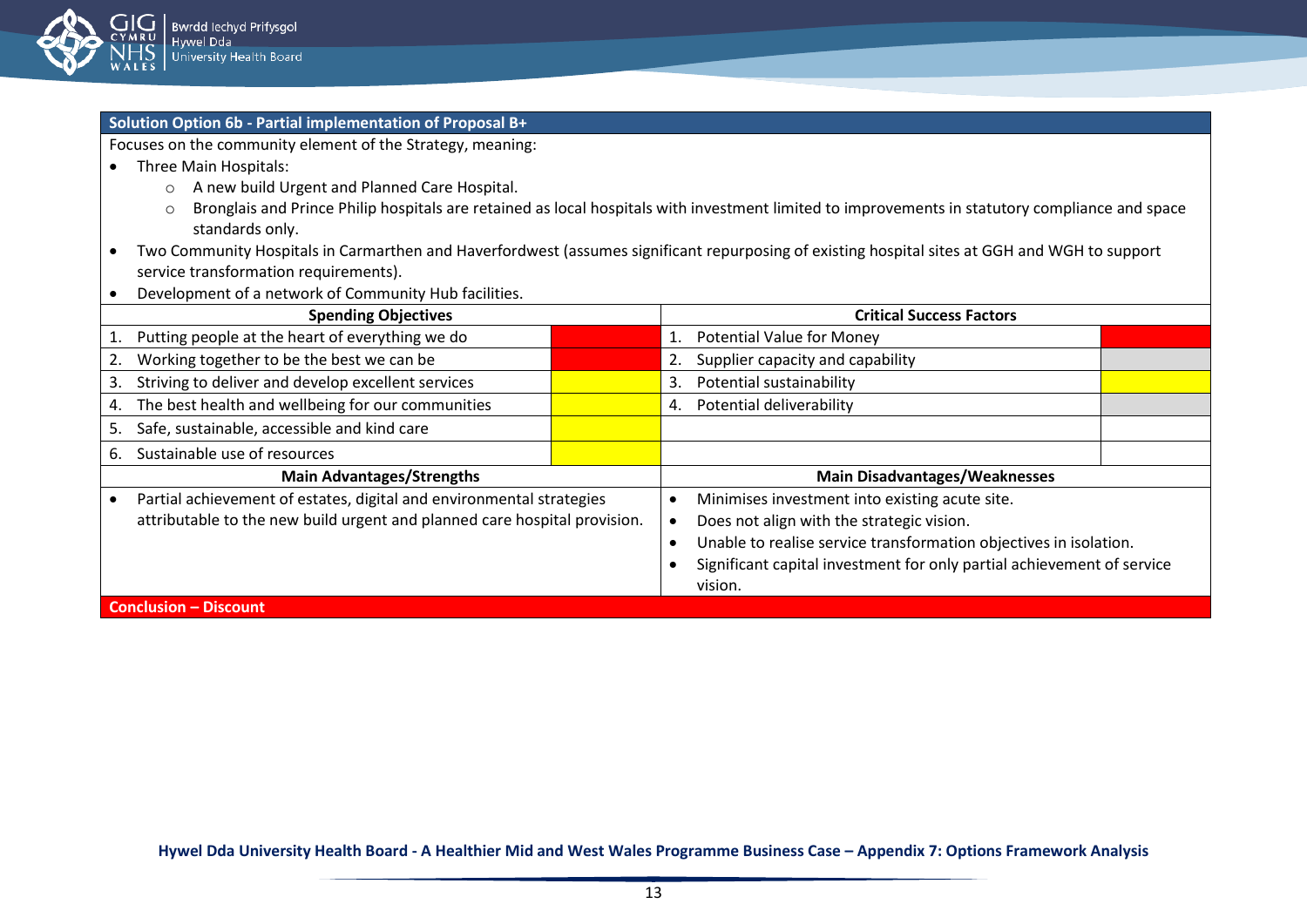

# **Service Delivery Options**

The Service Delivery Options focus on **who** will deliver Proposal B+. Options have not been assessed against CSF 4 (potential deliverability): this CSF is addressed under the Implementation options.

|                        | Service Delivery Option 1 - In-house                                                                                                                                                                                                                                                                                                                                                                                                                                                                                                                                                                                                   |  |                                     |                                                                                                                                                                                                                                                                                                                                                                                                                                                                                                                                                                                                             |  |  |  |
|------------------------|----------------------------------------------------------------------------------------------------------------------------------------------------------------------------------------------------------------------------------------------------------------------------------------------------------------------------------------------------------------------------------------------------------------------------------------------------------------------------------------------------------------------------------------------------------------------------------------------------------------------------------------|--|-------------------------------------|-------------------------------------------------------------------------------------------------------------------------------------------------------------------------------------------------------------------------------------------------------------------------------------------------------------------------------------------------------------------------------------------------------------------------------------------------------------------------------------------------------------------------------------------------------------------------------------------------------------|--|--|--|
|                        | The University Health Board delivers all commissioned services in-house.                                                                                                                                                                                                                                                                                                                                                                                                                                                                                                                                                               |  |                                     |                                                                                                                                                                                                                                                                                                                                                                                                                                                                                                                                                                                                             |  |  |  |
|                        | <b>Spending Objectives</b>                                                                                                                                                                                                                                                                                                                                                                                                                                                                                                                                                                                                             |  |                                     | <b>Critical Success Factors</b>                                                                                                                                                                                                                                                                                                                                                                                                                                                                                                                                                                             |  |  |  |
| 1.                     | Putting people at the heart of everything we do                                                                                                                                                                                                                                                                                                                                                                                                                                                                                                                                                                                        |  | 1.                                  | <b>Potential Value for Money</b>                                                                                                                                                                                                                                                                                                                                                                                                                                                                                                                                                                            |  |  |  |
| 2.                     | Working together to be the best we can be                                                                                                                                                                                                                                                                                                                                                                                                                                                                                                                                                                                              |  | 2.                                  | Supplier capacity and capability                                                                                                                                                                                                                                                                                                                                                                                                                                                                                                                                                                            |  |  |  |
| 3.                     | Striving to deliver and develop excellent services                                                                                                                                                                                                                                                                                                                                                                                                                                                                                                                                                                                     |  | 3.                                  | Potential sustainability                                                                                                                                                                                                                                                                                                                                                                                                                                                                                                                                                                                    |  |  |  |
| 4.                     | The best health and wellbeing for our communities                                                                                                                                                                                                                                                                                                                                                                                                                                                                                                                                                                                      |  | 4.                                  | Potential deliverability                                                                                                                                                                                                                                                                                                                                                                                                                                                                                                                                                                                    |  |  |  |
| 5.                     | Safe, sustainable, accessible and kind care                                                                                                                                                                                                                                                                                                                                                                                                                                                                                                                                                                                            |  |                                     |                                                                                                                                                                                                                                                                                                                                                                                                                                                                                                                                                                                                             |  |  |  |
| 6.                     | Sustainable use of resources                                                                                                                                                                                                                                                                                                                                                                                                                                                                                                                                                                                                           |  |                                     |                                                                                                                                                                                                                                                                                                                                                                                                                                                                                                                                                                                                             |  |  |  |
|                        | <b>Main Advantages/Strengths</b>                                                                                                                                                                                                                                                                                                                                                                                                                                                                                                                                                                                                       |  |                                     | <b>Main Disadvantages/Weaknesses</b>                                                                                                                                                                                                                                                                                                                                                                                                                                                                                                                                                                        |  |  |  |
| $\bullet$<br>$\bullet$ | From a clinical perspective this option gives the University Health Board<br>maximum control over clinical service delivery.<br>Creates direct accountability for achievement of quality measures.<br>No requirement to manage contracts and suppliers' performance – there<br>is direct responsibility for ensuring that quality standards are achieved by<br>University Health Board teams and staff.<br>Direct control over the relationship between workforce structure and<br>clinical strategy; reduced complexity, no contract management<br>responsibility and cost - can be as aligned as University Health Board<br>desires. |  | $\bullet$<br>$\bullet$<br>$\bullet$ | No opportunity to achieve efficiencies through supplier performance<br>management - the University Health Board may be more rigorous in<br>performance and efficiency management of an external supplier than in-<br>house teams and staff.<br>No strategic driver to bring all services back in house.<br>Some services already delivered (and further services identified) on an<br>All Wales basis; from a deliverability perspective, this would require a<br>major change in the University Health Board's operational capacity and<br>would disrupt longstanding relationships for uncertain benefit. |  |  |  |
| $\bullet$              | Direct control over the relationship between estate layout and<br>performance and alignment with clinical strategy - reduced complexity<br>and cost, no contract management responsibility.<br>Avoided cost of contract management infrastructure and resource can be<br>invested in services.<br>No need to train an external supplier's staff in how to use the University<br>Health Board's digital technology and infrastructure; reduced complexity,                                                                                                                                                                              |  |                                     |                                                                                                                                                                                                                                                                                                                                                                                                                                                                                                                                                                                                             |  |  |  |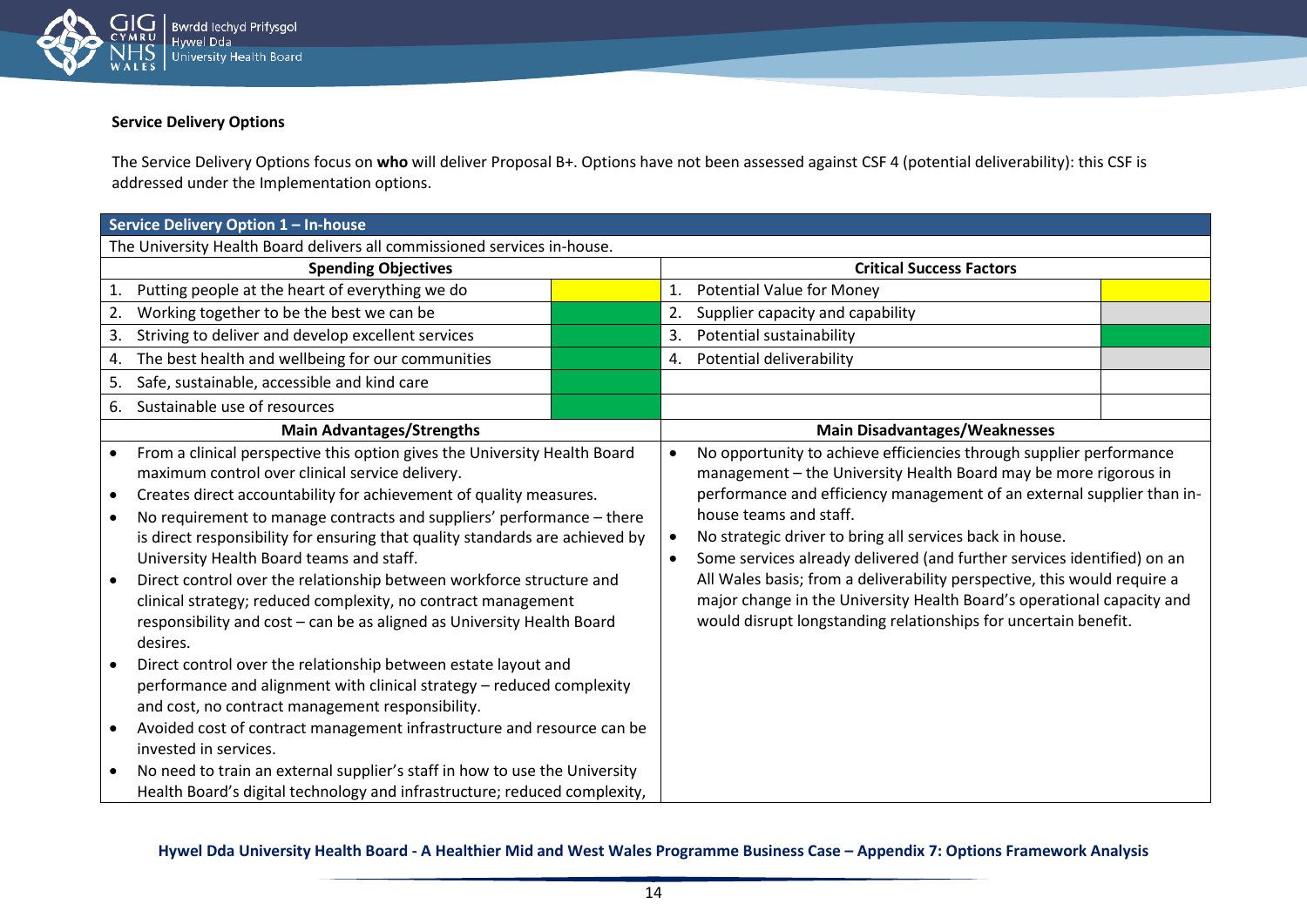

| easier to achieve standardisation across the system; supplier may have |  |
|------------------------------------------------------------------------|--|
| different systems which are not aligned or require alignment.          |  |
| No need to deal with an external supplier to ensure that they are in   |  |
| alignment with the University Health Board's environmental values and  |  |
| standards.                                                             |  |
| May enable economies of scale/efficiencies.                            |  |
| <b>Conclusion - Discount</b>                                           |  |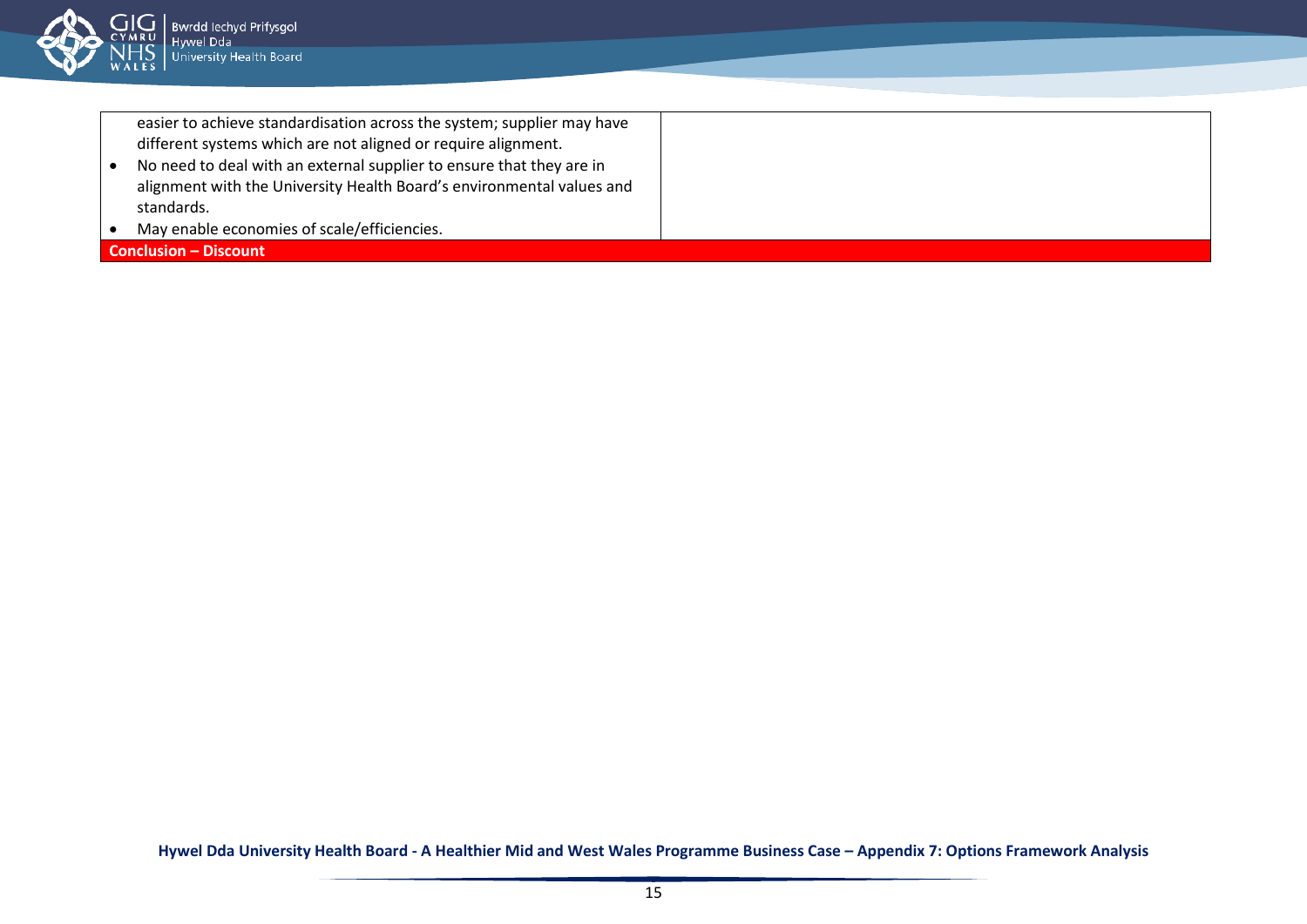

| Service Delivery Option 2 - Current mixed model                                                                                                                                                                                                                                                                                                                                                                                                                                                                                                                                                                                                                                                                                                                                                                                                                                                                                                                                                                                                                                                                                                                                                                                                                                          |                                                                                                                                                                                                                                                                                                                      |  |  |  |  |  |
|------------------------------------------------------------------------------------------------------------------------------------------------------------------------------------------------------------------------------------------------------------------------------------------------------------------------------------------------------------------------------------------------------------------------------------------------------------------------------------------------------------------------------------------------------------------------------------------------------------------------------------------------------------------------------------------------------------------------------------------------------------------------------------------------------------------------------------------------------------------------------------------------------------------------------------------------------------------------------------------------------------------------------------------------------------------------------------------------------------------------------------------------------------------------------------------------------------------------------------------------------------------------------------------|----------------------------------------------------------------------------------------------------------------------------------------------------------------------------------------------------------------------------------------------------------------------------------------------------------------------|--|--|--|--|--|
| The University Health Board delivers some clinical and some non-clinical services in-house. Some services are outsourced to external providers.                                                                                                                                                                                                                                                                                                                                                                                                                                                                                                                                                                                                                                                                                                                                                                                                                                                                                                                                                                                                                                                                                                                                          |                                                                                                                                                                                                                                                                                                                      |  |  |  |  |  |
| <b>Spending Objectives</b>                                                                                                                                                                                                                                                                                                                                                                                                                                                                                                                                                                                                                                                                                                                                                                                                                                                                                                                                                                                                                                                                                                                                                                                                                                                               | <b>Critical Success Factors</b>                                                                                                                                                                                                                                                                                      |  |  |  |  |  |
| Putting people at the heart of everything we do<br>1.                                                                                                                                                                                                                                                                                                                                                                                                                                                                                                                                                                                                                                                                                                                                                                                                                                                                                                                                                                                                                                                                                                                                                                                                                                    | <b>Potential Value for Money</b><br>1.                                                                                                                                                                                                                                                                               |  |  |  |  |  |
| Working together to be the best we can be<br>2.                                                                                                                                                                                                                                                                                                                                                                                                                                                                                                                                                                                                                                                                                                                                                                                                                                                                                                                                                                                                                                                                                                                                                                                                                                          | 2.<br>Supplier capacity and capability                                                                                                                                                                                                                                                                               |  |  |  |  |  |
| Striving to deliver and develop excellent services<br>3.                                                                                                                                                                                                                                                                                                                                                                                                                                                                                                                                                                                                                                                                                                                                                                                                                                                                                                                                                                                                                                                                                                                                                                                                                                 | Potential sustainability<br>3.                                                                                                                                                                                                                                                                                       |  |  |  |  |  |
| The best health and wellbeing for our communities<br>4.                                                                                                                                                                                                                                                                                                                                                                                                                                                                                                                                                                                                                                                                                                                                                                                                                                                                                                                                                                                                                                                                                                                                                                                                                                  | Potential deliverability<br>4.                                                                                                                                                                                                                                                                                       |  |  |  |  |  |
| Safe, sustainable, accessible and kind care<br>5.                                                                                                                                                                                                                                                                                                                                                                                                                                                                                                                                                                                                                                                                                                                                                                                                                                                                                                                                                                                                                                                                                                                                                                                                                                        |                                                                                                                                                                                                                                                                                                                      |  |  |  |  |  |
| Sustainable use of resources<br>6.                                                                                                                                                                                                                                                                                                                                                                                                                                                                                                                                                                                                                                                                                                                                                                                                                                                                                                                                                                                                                                                                                                                                                                                                                                                       |                                                                                                                                                                                                                                                                                                                      |  |  |  |  |  |
| <b>Main Advantages/Strengths</b>                                                                                                                                                                                                                                                                                                                                                                                                                                                                                                                                                                                                                                                                                                                                                                                                                                                                                                                                                                                                                                                                                                                                                                                                                                                         | <b>Main Disadvantages/Weaknesses</b>                                                                                                                                                                                                                                                                                 |  |  |  |  |  |
| Outsourced services have the potential to be more affordable and more<br>efficient due to a managed relationship from the University Health Board,<br>and the outsourced services access to networks.<br>From a clinical perspective this option gives the University Health Board<br>some control over clinical service delivery.<br>Provides the University Health Board with some control over the<br>$\bullet$<br>relationship between workforce structure and clinical strategy; reduced<br>potential for complexity due to some services being offered in-house.<br>Provides the University Health Board with some control over:<br>the relationship between estate layout, performance, and<br>$\circ$<br>alignment with clinical strategy;<br>digital strategy in services provided, allowing the services in-house<br>$\circ$<br>to be digitally-enabled and aligned with digital strategy; and<br>the offered services' alignment with University Health Board's<br>$\circ$<br>environmental standards.<br>Reduction in administration or corporate resources required.<br>This is the current system for service delivery and therefore reduces<br>complexity and enables the University Health Board to gain from financial<br>benefits from All Wales purchasing solutions. | There is risk around the effectiveness and efficiency of service delivery<br>through SLAs.<br>Option gives the University Health Board less control over service<br>delivery than Option 1, therefore, less control over alignment with the<br>spending objectives and accountability of achieving quality measures. |  |  |  |  |  |
| <b>Conclusion - Possible</b>                                                                                                                                                                                                                                                                                                                                                                                                                                                                                                                                                                                                                                                                                                                                                                                                                                                                                                                                                                                                                                                                                                                                                                                                                                                             |                                                                                                                                                                                                                                                                                                                      |  |  |  |  |  |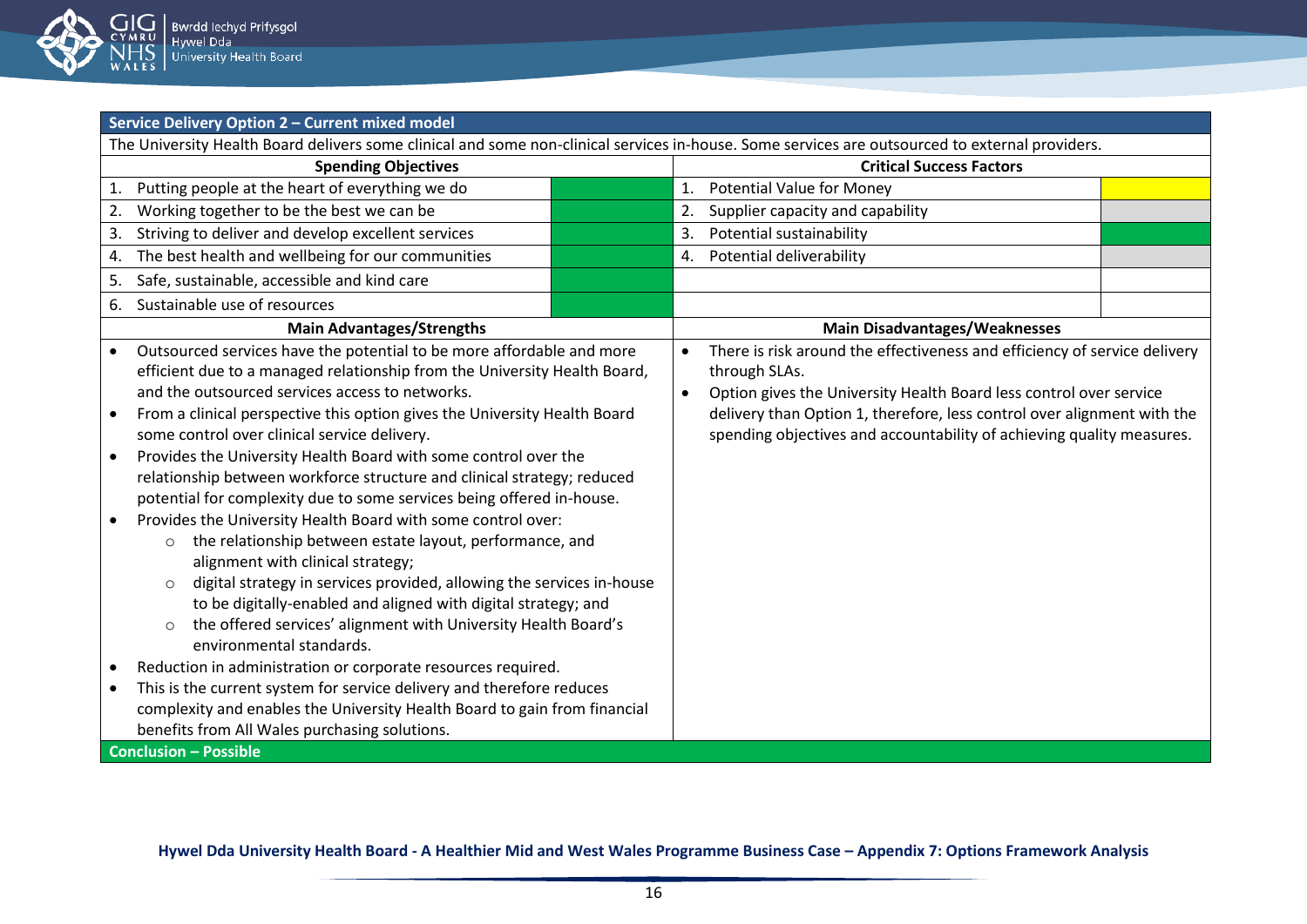

**Service Delivery Option 3 – Extended Mixed Model / Strategic Partnerships**

The University Health Board develops strategic partnerships with Local Authorities, other Health Boards, private and third sector providers to deliver clinical and non-clinical services.

| <b>Spending Objectives</b>                                                                                                                                                                                                                                                                                                                                                                                                                                                                                                                                                                                                                       |  | <b>Critical Success Factors</b>                                                                                                                                                                                                                                                                                                                                                                                     |  |
|--------------------------------------------------------------------------------------------------------------------------------------------------------------------------------------------------------------------------------------------------------------------------------------------------------------------------------------------------------------------------------------------------------------------------------------------------------------------------------------------------------------------------------------------------------------------------------------------------------------------------------------------------|--|---------------------------------------------------------------------------------------------------------------------------------------------------------------------------------------------------------------------------------------------------------------------------------------------------------------------------------------------------------------------------------------------------------------------|--|
| Putting people at the heart of everything we do<br>1.                                                                                                                                                                                                                                                                                                                                                                                                                                                                                                                                                                                            |  | <b>Potential Value for Money</b><br>1.                                                                                                                                                                                                                                                                                                                                                                              |  |
| Working together to be the best we can be<br>2.                                                                                                                                                                                                                                                                                                                                                                                                                                                                                                                                                                                                  |  | Supplier capacity and capability<br>2.                                                                                                                                                                                                                                                                                                                                                                              |  |
| Striving to deliver and develop excellent services<br>3.                                                                                                                                                                                                                                                                                                                                                                                                                                                                                                                                                                                         |  | Potential sustainability<br>3.                                                                                                                                                                                                                                                                                                                                                                                      |  |
| The best health and wellbeing for our communities<br>4.                                                                                                                                                                                                                                                                                                                                                                                                                                                                                                                                                                                          |  | Potential deliverability<br>4.                                                                                                                                                                                                                                                                                                                                                                                      |  |
| Safe, sustainable, accessible and kind care<br>5.                                                                                                                                                                                                                                                                                                                                                                                                                                                                                                                                                                                                |  |                                                                                                                                                                                                                                                                                                                                                                                                                     |  |
| Sustainable use of resources<br>6.                                                                                                                                                                                                                                                                                                                                                                                                                                                                                                                                                                                                               |  |                                                                                                                                                                                                                                                                                                                                                                                                                     |  |
| <b>Main Advantages/Strengths</b>                                                                                                                                                                                                                                                                                                                                                                                                                                                                                                                                                                                                                 |  | <b>Main Disadvantages/Weaknesses</b>                                                                                                                                                                                                                                                                                                                                                                                |  |
| Will encourage collaboration among existing networks, with possibility to<br>grow network.<br>Offers greater possibility of efficiencies relative to Options 1 and 2.<br>Possibility to improve career opportunities for employees due to larger<br>network of providers.<br>Outsourced services have the potential to be more affordable and more<br>efficient due to a managed relationship from University Health Board, and<br>the outsourced services' access to networks.<br>Consistent with Welsh Government strategy.<br>Opportunity to explore innovative approaches to service delivery, e.g.<br>through link with City Deal, Swansea. |  | Increases complexity relative to Option 2.<br>There is risk around managing all service providers effectively.<br>$\bullet$<br>Risk of misalignment of values and objectives between the University<br>Health Board and Strategic Partners.<br>Risk to the achievement of a consistent digital system.<br>$\bullet$<br>Risk to the University Health Board's achievement of its Strategic /<br>Spending Objectives. |  |
| <b>Conclusion - Possible</b>                                                                                                                                                                                                                                                                                                                                                                                                                                                                                                                                                                                                                     |  |                                                                                                                                                                                                                                                                                                                                                                                                                     |  |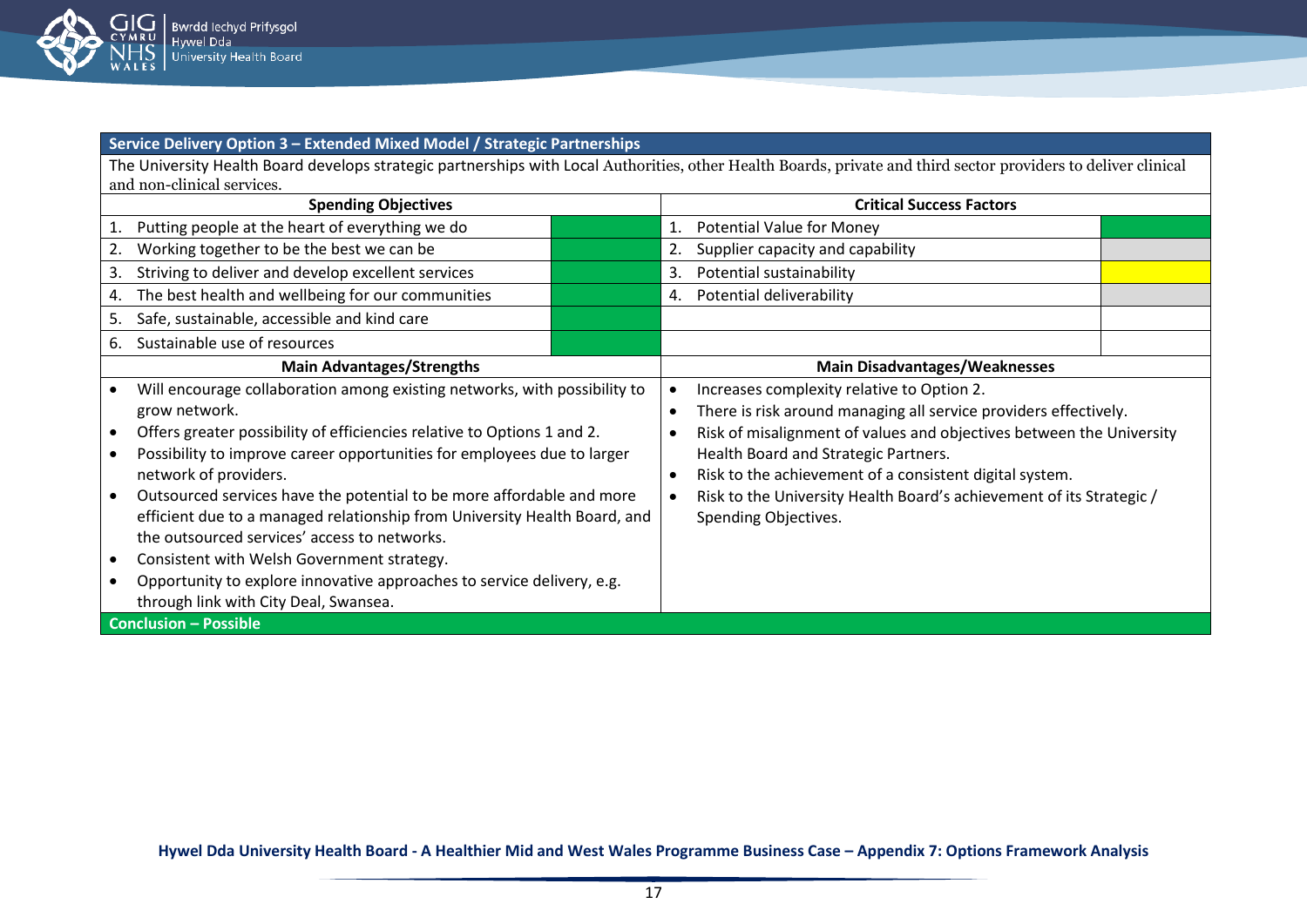

#### **Implementation Options**

The Implementation Options consider the **'when'** in terms of delivering the service scope, solution and delivery arrangements for the Programme.

**Implementation Options 1 and 2 – New Build at WGH and GGH opening concurrent with new UPCH. Remodelling works at both BGH and PPH together with the development of a network of Community Hub facilities**

**In both Options the common elements are:**

- New build Urgent and Planned Care Hospital in single phase construction available by Winter 2029
- Concurrent with the new Urgent and Planned Care Hospital deliver new build community hospitals in Carmarthen and Haverfordwest also by Winter 2029
- Once the Urgent and Planned Care Hospital and two new community hospitals are operational reconfigure PPH by Winter 2032
- Phased rollout of construction/repurposing of the network of community hubs, to be completed by end of 2029

#### **The difference between Options 1 and 2 is:**

- In Option 1 BGH is reconfigured concurrent with the new Urgent and Planned Care Hospital by Spring 2031.
- In Option 2 BGH is reconfigured by Autumn 2034.

| <b>Spending Objectives</b>                                             | <b>Critical Success Factors</b>                                |
|------------------------------------------------------------------------|----------------------------------------------------------------|
| Putting people at the heart of everything we do                        | <b>Potential Value for Money</b>                               |
| Working together to be the best we can be                              | Supplier capacity and capability                               |
| Striving to deliver and develop excellent services<br>3.               | Potential sustainability<br>3.                                 |
| The best health and wellbeing for our communities<br>4.                | Potential deliverability<br>4.                                 |
| Safe, sustainable, accessible and kind care<br>5.                      |                                                                |
| Sustainable use of resources<br>6.                                     |                                                                |
| <b>Main Advantages/Strengths</b>                                       | <b>Main Disadvantages/Weaknesses</b>                           |
| These Options represent the best opportunity for the University Health | The Option may raise some concerns about supplier capacity and |
| Board to implement our Programme                                       | deliverability                                                 |
| Conclusion - Option 1: Possible                                        | <b>Conclusion – Option 2: Retain</b>                           |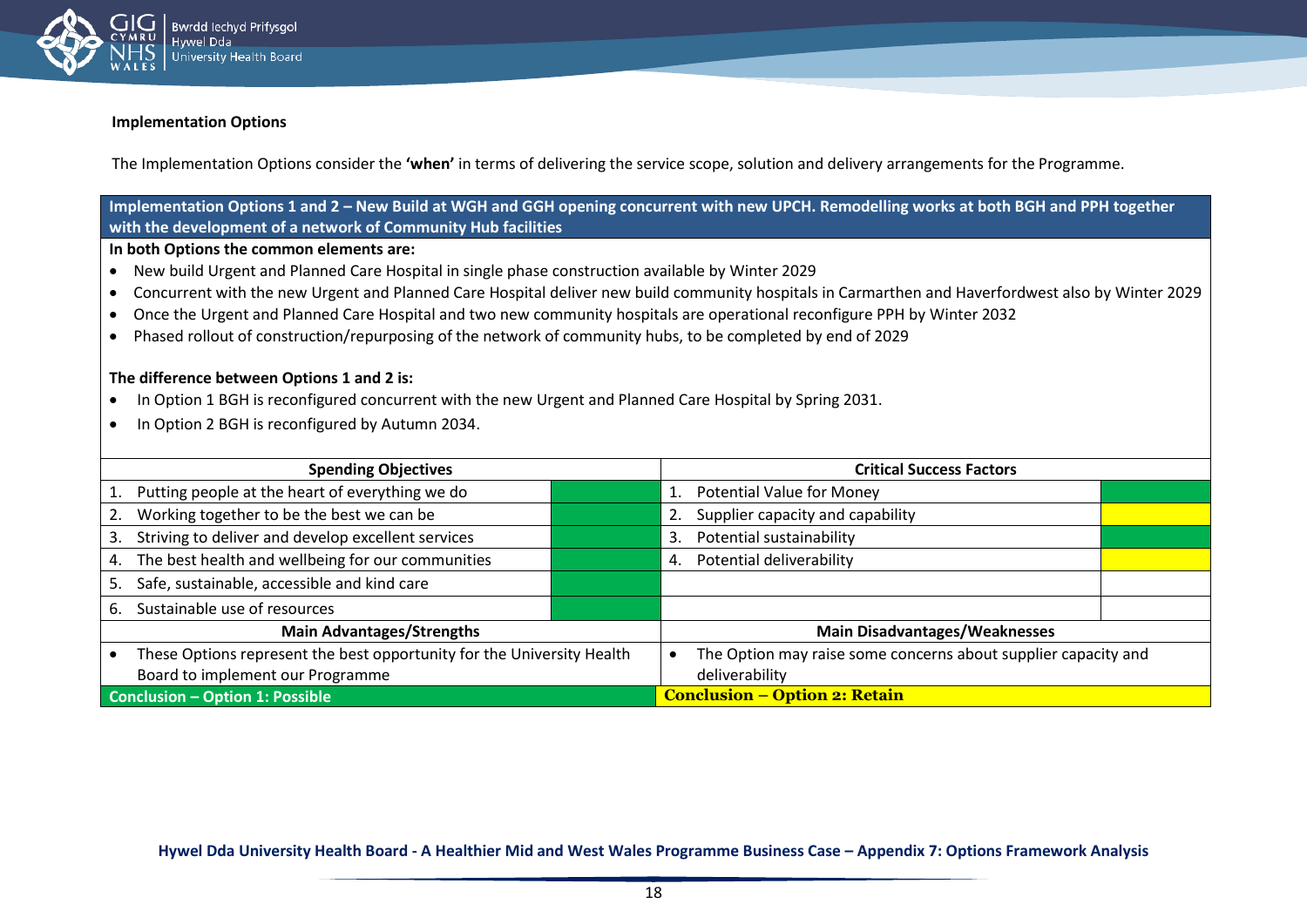

**Implementation Options 3 and 4 - New Build at WGH and GGH opening ahead of new UPCH completion. Remodelling works at both BGH and PPH together with the development of a network of Community Hub facilities**

#### **In both Options the common elements are:**

- New build Urgent and Planned Care Hospital in single phase construction available by Winter 2029.
- Deliver new build community hospitals in Carmarthen and Haverfordwest as early as possible by Summer 2028.
- Once the Urgent and Planned Care Hospital and two new community hospitals are operational reconfigure PPH by Winter 2032.
- Phased rollout of construction/repurposing of the network of community hubs, to be completed by end of 2029.
- Both Options would require the new UPCH model of care services to be delivered on the existing GGH and WGH Hospitals until the new UPCH is completed.

#### **The difference between the Options is:**

- In Option 3 BGH is reconfigured concurrent with new Urgent and Planned Care Hospital by Spring 2031.
- In Option 4 BGH is reconfigured by Autumn 2034.

#### **The way in which Options 3 and 4 differ from Options 1 and 2 is:**

In Options 3 and 4 the new builds at WGH and GGH are delivered before the new Urgent and Planned Care Hospital. Options 3 and 4 would therefore require the new UPCH model of care services to be delivered through WGH and GGH hospitals until the new UPCH is completed.

| <b>Spending Objectives</b>                               |  | <b>Critical Success Factors</b>                                                                                                                                                                                                             |  |
|----------------------------------------------------------|--|---------------------------------------------------------------------------------------------------------------------------------------------------------------------------------------------------------------------------------------------|--|
| Putting people at the heart of everything we do          |  | <b>Potential Value for Money</b>                                                                                                                                                                                                            |  |
| Working together to be the best we can be                |  | Supplier capacity and capability                                                                                                                                                                                                            |  |
| Striving to deliver and develop excellent services<br>3. |  | Potential sustainability<br>3.                                                                                                                                                                                                              |  |
| The best health and wellbeing for our communities<br>4.  |  | Potential deliverability<br>4.                                                                                                                                                                                                              |  |
| Safe, sustainable, accessible and kind care              |  |                                                                                                                                                                                                                                             |  |
| Sustainable use of resources<br>6.                       |  |                                                                                                                                                                                                                                             |  |
| <b>Main Advantages/Strengths</b>                         |  | <b>Main Disadvantages/Weaknesses</b>                                                                                                                                                                                                        |  |
| No advantages noted relative to Options 1 and 2.         |  | This option would require the new UPCH model of care services to be<br>delivered on the existing GGH and WGH hospitals until the new UPCH is<br>completed. This would not be sustainable from a delivery nor<br>sustainability perspective. |  |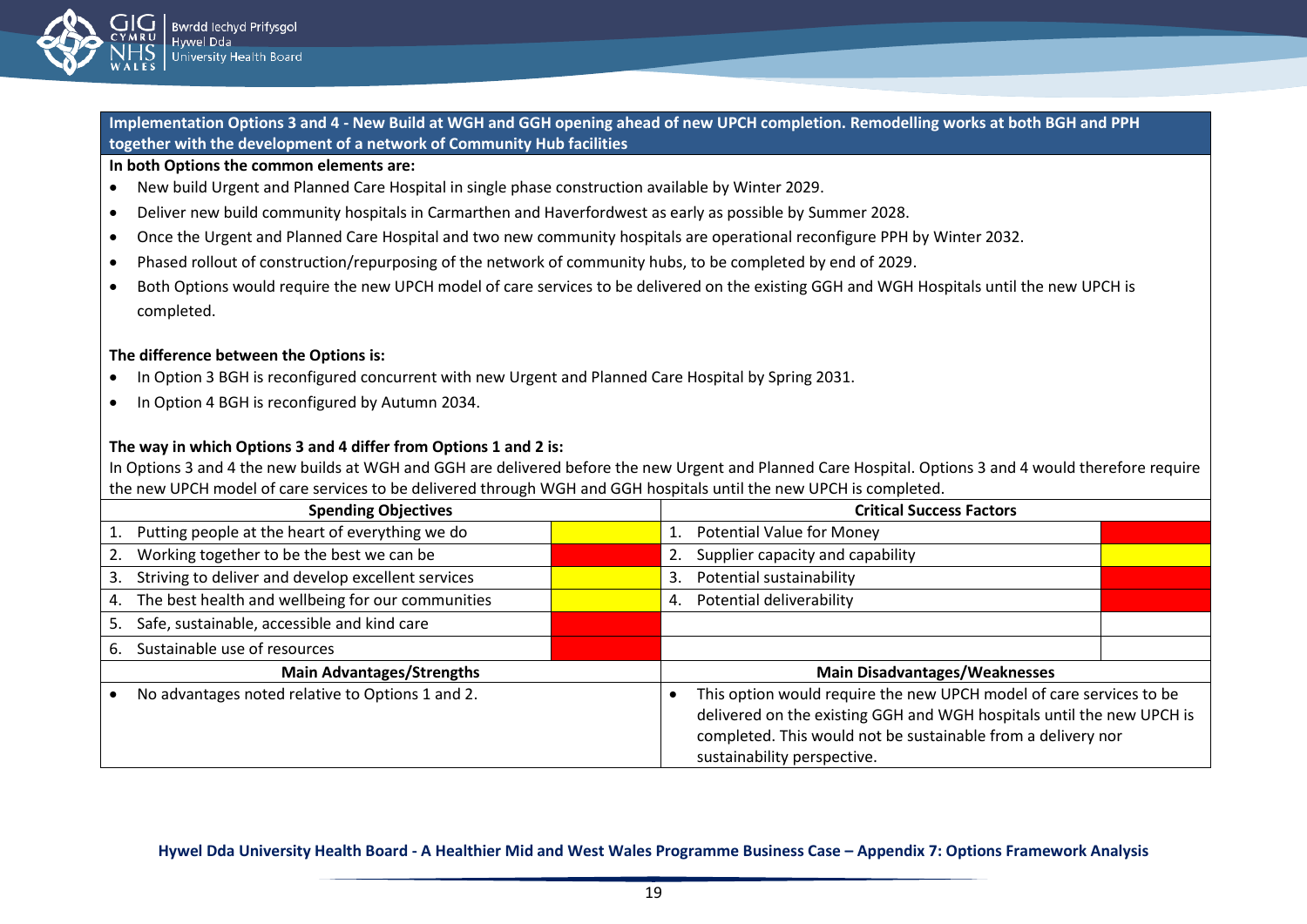

- Running double services would put extra constraints and pressure on the workforce, limiting ability to deliver the Spending Objectives (in particular Spending Objectives 2, 5 and 6).
- May raise some concerns about supplier capacity and deliverability

**Conclusion – Discount**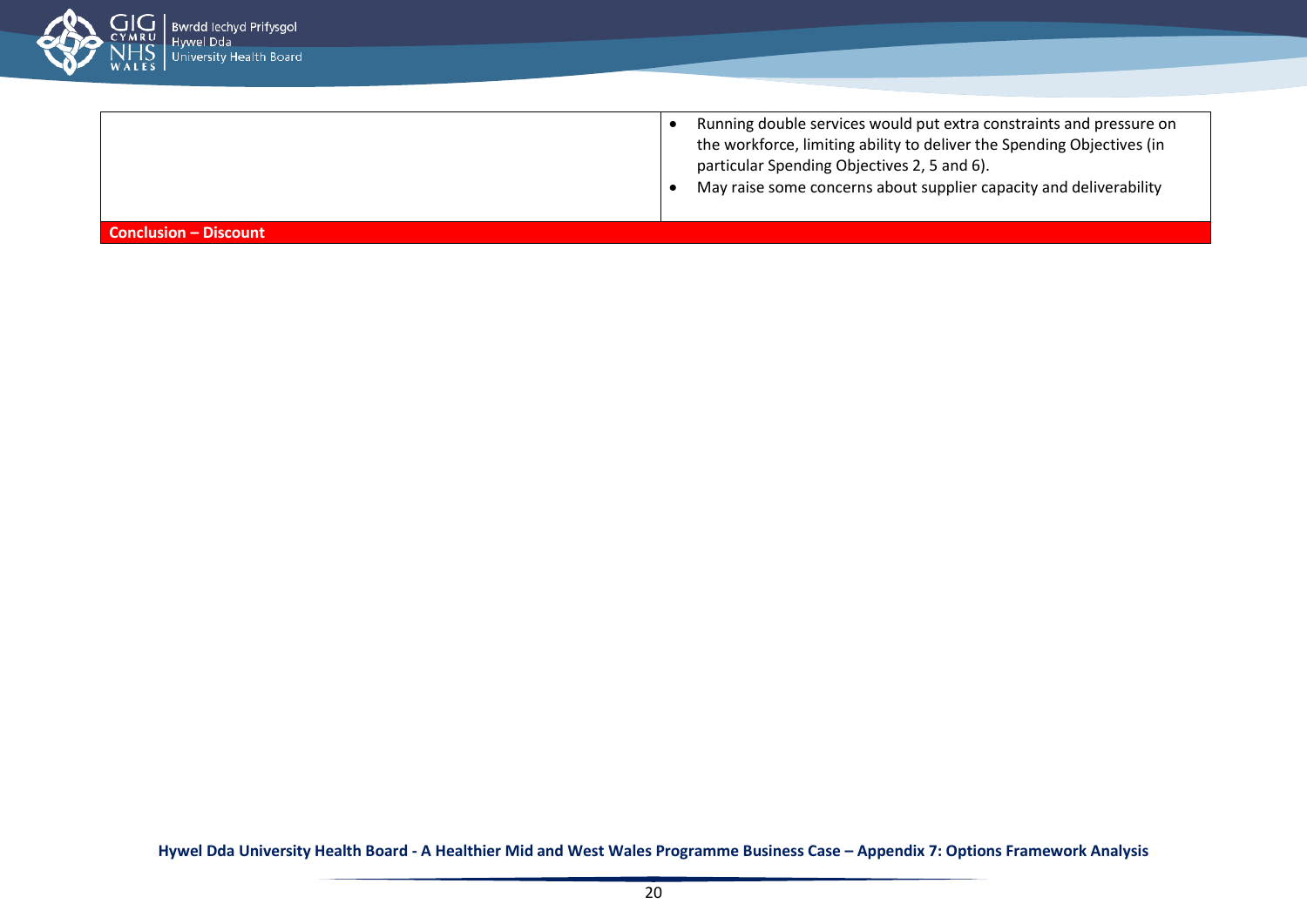

**Implementation Options 5 and 6 - New Build at WGH and GGH opening following completion of the new UPCH. Remodelling works at both BGH and PPH together with the development of a network of Community Hub facilities**

#### **In both Options the common elements are:**

- New build Urgent and Planned Care Hospital in single phase construction available by Winter 2029.
- Deliver new build community hospitals in Carmarthen and Haverfordwest following completion of the new Urgent and Planned Care Hospital by Winter 2031.
- Once the Urgent and Planned Care Hospital and two new community hospitals are operational reconfigure PPH by Winter 2032.
- Phased rollout of construction/repurposing of the network of community hubs, to be completed by end of 2029.

#### **The difference between the Options is:**

- In Option 5 BGH is reconfigured concurrent with the new Urgent and Planned Care Hospital by Spring 2031.
- In Option 6 BGH is reconfigured by Autumn 2034.

#### **The way in which Options 5 and 6 differ from Options 1 and 2 is:**

Like Options 1 and 2, Options 5 and 6 deliver new builds at GGH and WGH, but these are completed two years after delivery of the Urgent and Planned Care Hospital whereas in Options 1 and 2 they are delivered concurrently.

| <b>Spending Objectives</b>                               |  | <b>Critical Success Factors</b>                                                                                                                                 |  |  |  |
|----------------------------------------------------------|--|-----------------------------------------------------------------------------------------------------------------------------------------------------------------|--|--|--|
| Putting people at the heart of everything we do          |  | 1. Potential Value for Money                                                                                                                                    |  |  |  |
| Working together to be the best we can be                |  | Supplier capacity and capability<br>2.                                                                                                                          |  |  |  |
| Striving to deliver and develop excellent services<br>3. |  | Potential sustainability<br>3.                                                                                                                                  |  |  |  |
| The best health and wellbeing for our communities<br>4.  |  | Potential deliverability<br>4.                                                                                                                                  |  |  |  |
| Safe, sustainable, accessible and kind care<br>5.        |  |                                                                                                                                                                 |  |  |  |
| Sustainable use of resources<br>6.                       |  |                                                                                                                                                                 |  |  |  |
| <b>Main Advantages/Strengths</b>                         |  | <b>Main Disadvantages/Weaknesses</b>                                                                                                                            |  |  |  |
| No advantages noted relative to Options 1 and 2.         |  | The delay in delivering GW and WB Hospitals relative to Options 1 and 2 could<br>slow the University Health Board's ability to deliver the Spending Objectives. |  |  |  |
|                                                          |  | May raise some concerns about supplier capacity and deliverability.                                                                                             |  |  |  |
| <b>Conclusion – Retain</b>                               |  |                                                                                                                                                                 |  |  |  |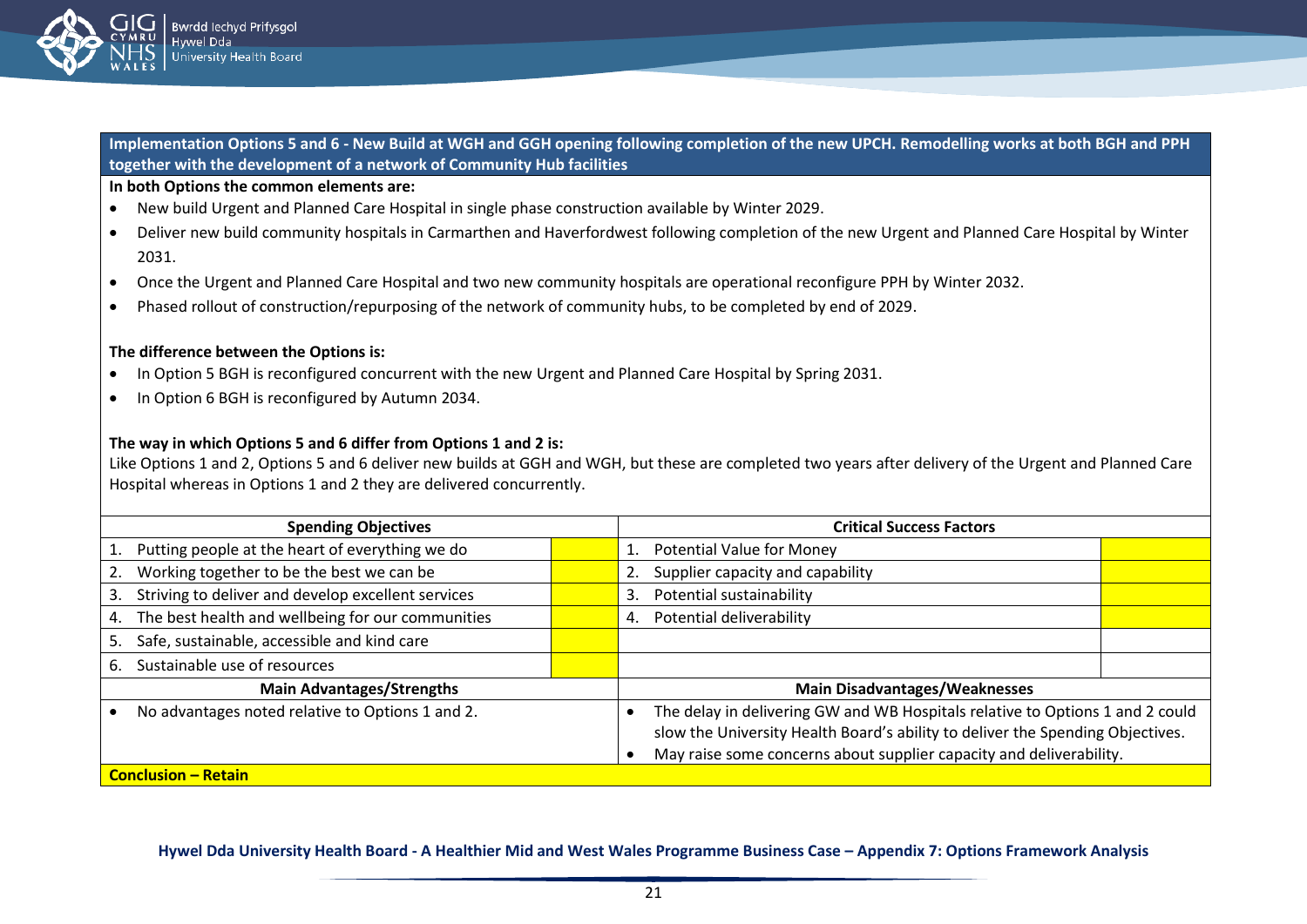

**Implementation Options 7 and 8 - Repurposed WGH and GGH sites completed after new UPCH. Remodelling works at both BGH and PPH together with the development of a network of Community Hub facilities In both Options the common elements are:**

- New build Urgent and Planned Care Hospital in single phase construction available by Winter 2029.
- Concurrent with the new Urgent and Planned Care Hospital commence enabling works at GGH and WGH then repurpose these sites as community hospitals seeing GGH fully repurposed by [Spring 2033] and WGH fully repurposed by Autumn 2034Once the Urgent and Planned Care Hospital and two new community hospitals are operational reconfigure PPH by Winter 2032.
- Phased rollout of construction/repurposing of the network of community hubs, to be completed by end of 2029.

#### **The difference between the Options is:**

- In Option 7 BGH is reconfigured concurrent with new Urgent and Planned Care Hospital by Spring 2031.
- In Option 8 BGH is reconfigured by Autumn 2034.

#### **The way in which Options 7 and 8 differ from Options 1 and 2 and 5 and 6 is:**

GGH and WGH are refurbishments rather than new builds and are delivered later.

| <b>Spending Objectives</b>                                                                                                                                           |                                                                        |  | <b>Critical Success Factors</b>                                                                                                                                                                   |                                                                           |  |  |
|----------------------------------------------------------------------------------------------------------------------------------------------------------------------|------------------------------------------------------------------------|--|---------------------------------------------------------------------------------------------------------------------------------------------------------------------------------------------------|---------------------------------------------------------------------------|--|--|
|                                                                                                                                                                      | Putting people at the heart of everything we do                        |  | 1.                                                                                                                                                                                                | <b>Potential Value for Money</b>                                          |  |  |
|                                                                                                                                                                      | Working together to be the best we can be                              |  |                                                                                                                                                                                                   | Supplier capacity and capability                                          |  |  |
| 3.                                                                                                                                                                   | Striving to deliver and develop excellent services                     |  | 3.                                                                                                                                                                                                | Potential sustainability                                                  |  |  |
| 4.                                                                                                                                                                   | The best health and wellbeing for our communities                      |  | 4.                                                                                                                                                                                                | Potential deliverability                                                  |  |  |
| 5.                                                                                                                                                                   | Safe, sustainable, accessible and kind care                            |  |                                                                                                                                                                                                   |                                                                           |  |  |
| 6.                                                                                                                                                                   | Sustainable use of resources                                           |  |                                                                                                                                                                                                   |                                                                           |  |  |
| <b>Main Advantages/Strengths</b>                                                                                                                                     |                                                                        |  | <b>Main Disadvantages/Weaknesses</b>                                                                                                                                                              |                                                                           |  |  |
|                                                                                                                                                                      | Because of the longer timescale these options may be less demanding on |  |                                                                                                                                                                                                   | The construction/refurbishment programme is longer than in other options, |  |  |
|                                                                                                                                                                      | supplier market than other options.                                    |  |                                                                                                                                                                                                   | meaning that the University Health Board will achieving its Spending      |  |  |
|                                                                                                                                                                      | Because these options are based on repurposing the community hospitals |  |                                                                                                                                                                                                   | Objectives, CSFs and all strategies more slowly.                          |  |  |
| rather than new builds, the capital investment is likely to be lower<br>(although the challenges of repurposing constrained sites should not be<br>under-estimated). |                                                                        |  | More organisationally challenging to monitor achievement of Spending<br>Objectives and CSFs over a longer period of time.<br>A longer programme will require programme management resources to be |                                                                           |  |  |
|                                                                                                                                                                      |                                                                        |  |                                                                                                                                                                                                   | in place over a longer period of time.                                    |  |  |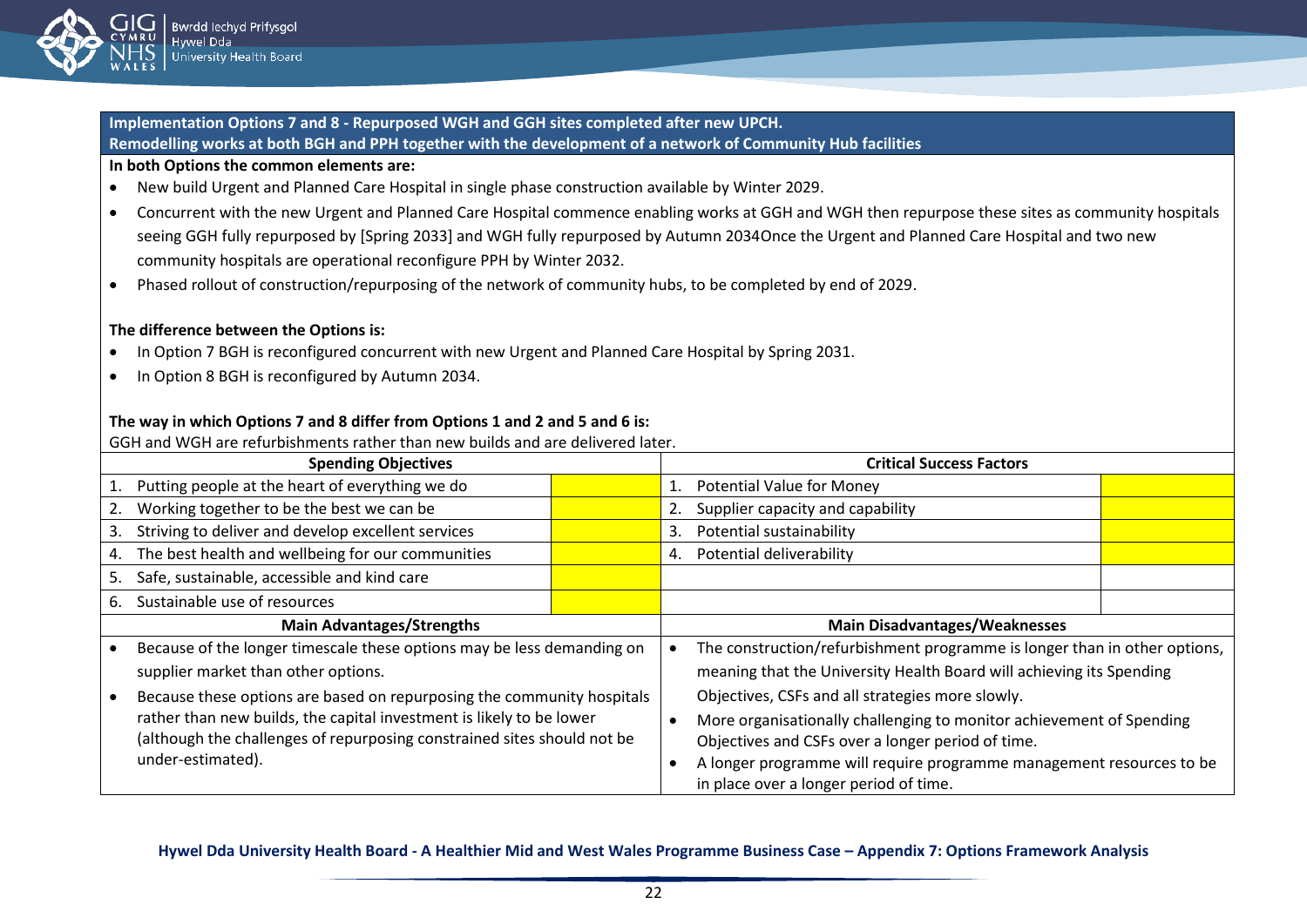

| <b>Conclusion – Retain</b> | may not therefore offer better Value for Money than other options.                                                                                        |
|----------------------------|-----------------------------------------------------------------------------------------------------------------------------------------------------------|
|                            | more complex given the constrained nature of the sites, therefore cost may<br>not be significantly lower (if at all) and outcome may be worse; the option |
|                            | Refurbishing rather than rebuilding GGH and WGH may be equally if not                                                                                     |
|                            | options.                                                                                                                                                  |
|                            | Risks to delivery of services will also be extended compared to other                                                                                     |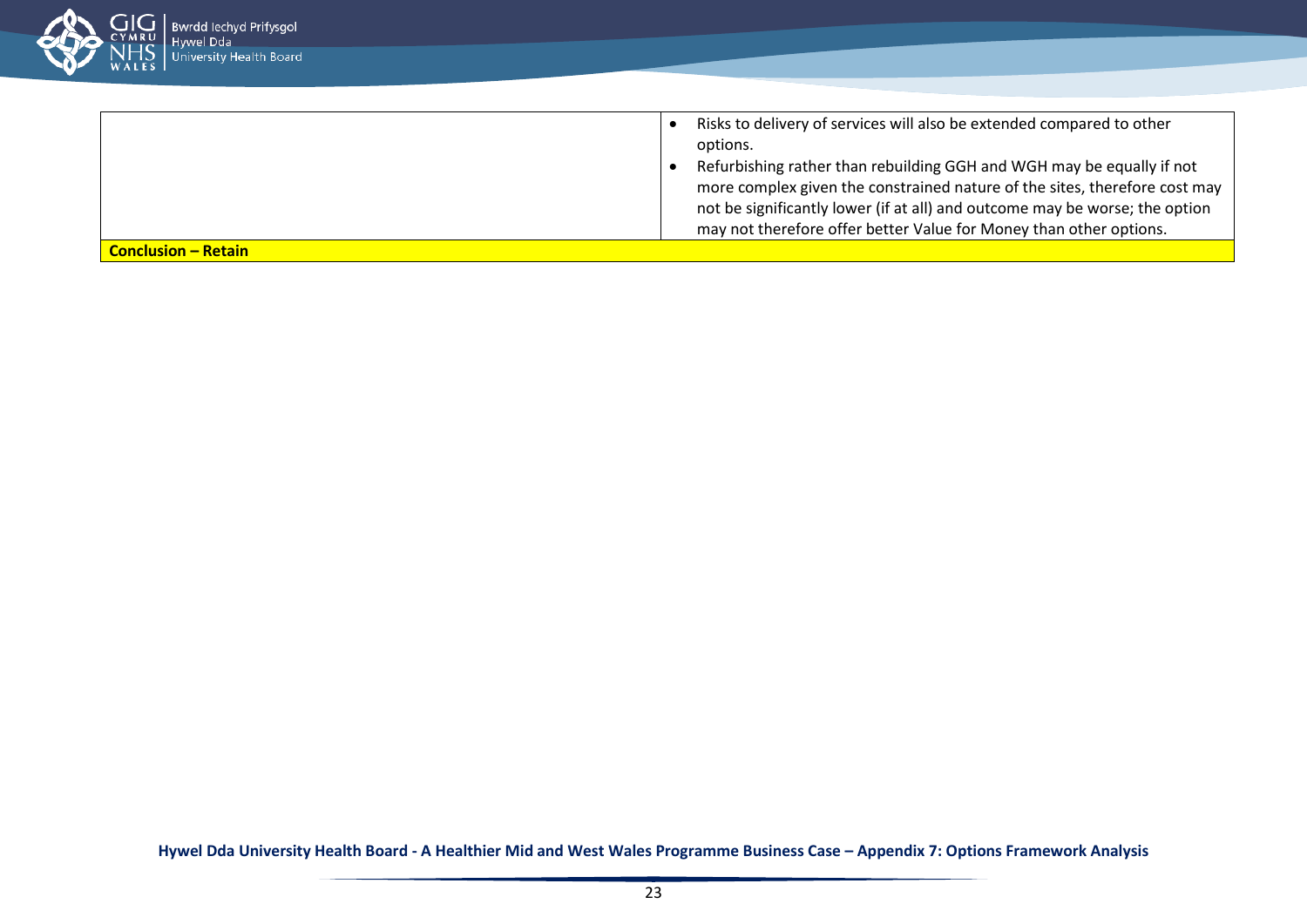

**Implementation Option 9 – "Big Bang"** 

Parallel development of Urgent and Planned Care Hospital, reconfiguration of PPH and BGH, creation (new build) of community hospitals at Carmarthen and Haverfordwest and the network of community hub facilities over a 7-year period.

All facilities ready by 2029.

| <b>Spending Objectives</b>                                                  |  |            | <b>Critical Success Factors</b>                                           |  |  |
|-----------------------------------------------------------------------------|--|------------|---------------------------------------------------------------------------|--|--|
| Putting people at the heart of everything we do<br>5.                       |  | 7.         | <b>Potential Value for Money</b>                                          |  |  |
| Working together to be the best we can be<br>6.                             |  | 8.         | Supplier capacity and capability                                          |  |  |
| Striving to deliver and develop excellent services<br>9.                    |  | 7.         | Potential sustainability                                                  |  |  |
| The best health and wellbeing for our communities<br>8.                     |  |            | 10. Potential deliverability                                              |  |  |
| 11. Safe, sustainable, accessible and kind care                             |  |            |                                                                           |  |  |
| 12. Sustainable use of resources                                            |  |            |                                                                           |  |  |
| <b>Main Advantages/Strengths</b>                                            |  |            | <b>Main Disadvantages/Weaknesses</b>                                      |  |  |
| Achieves clinical, estates, digital and environmental strategies within the |  |            | Will put strain on workforce and on the University Health Board's ability |  |  |
| shortest period of time.                                                    |  |            | to implement workforce changes needed to achieve the new model of         |  |  |
| Less organisationally challenging to monitor achievement of Spending        |  |            | care. This would put achievement of the Spending Objectives at            |  |  |
| Objectives and CSFs over a shorter period of time compared to all other     |  |            | significant risk.                                                         |  |  |
| options.                                                                    |  | $\epsilon$ | The option may be seen as "high risk but potentially low reward" – the    |  |  |
| Option is arguably better Value for Money than others because it raises     |  |            | speed of the Programme raises significant risks to the delivery of        |  |  |
| the potential to achieve benefits more quickly.                             |  |            | services, while the reward is that the programme is completed at most     |  |  |
|                                                                             |  |            | only four years more quickly than other options.                          |  |  |
|                                                                             |  |            | Very likely to put strain on supplier capacity and deliverability.        |  |  |
| <b>Conclusion - Discount</b>                                                |  |            |                                                                           |  |  |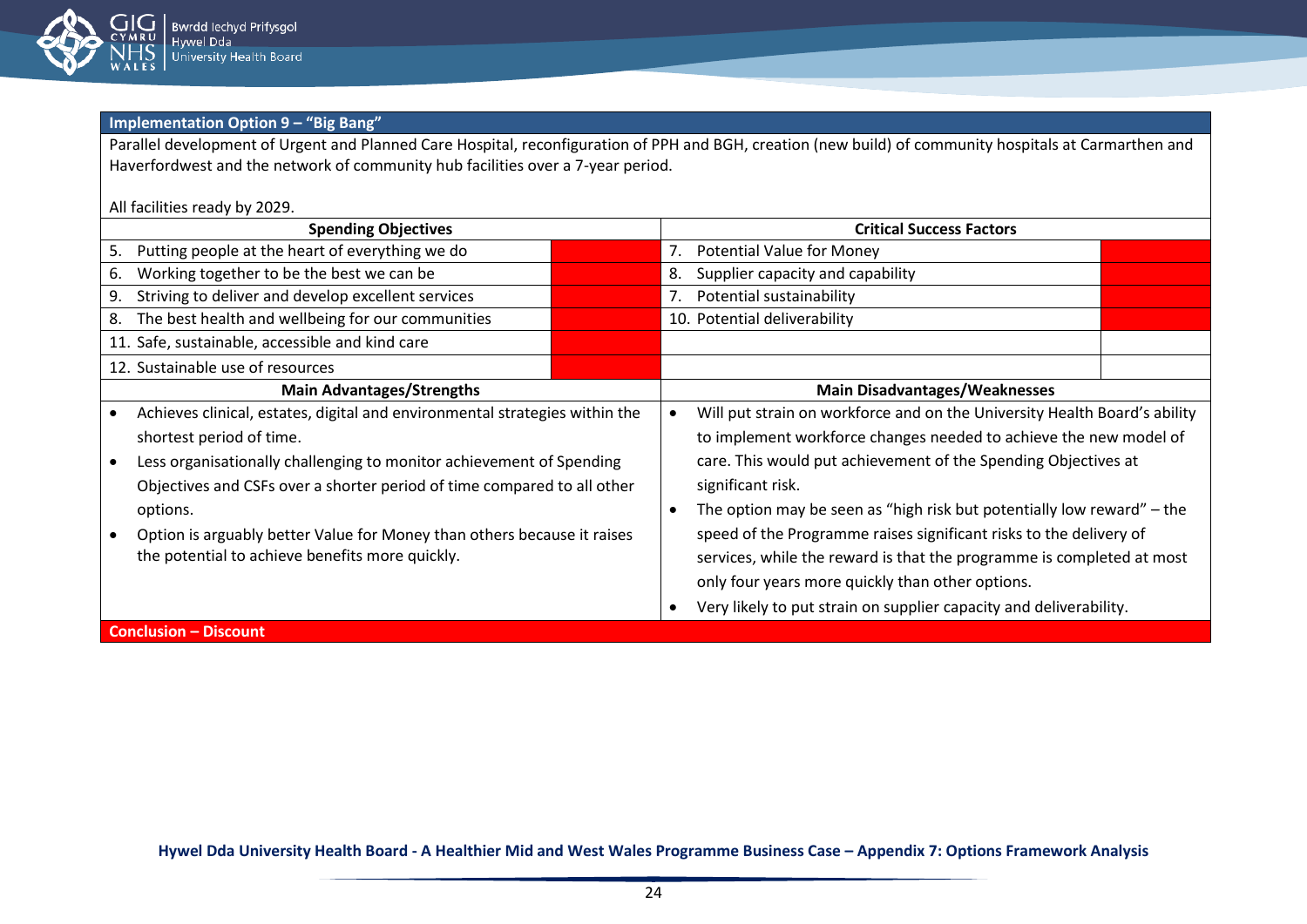

#### **Funding Options**

The funding options consider how the Programme will be **funded**.

We have considered the potential applicability of the three funding options identified – All Wales Capital Programme, All Wales Capital Funding and other Direct Funding sources and Mutual Investment Model/alternative finance - across the three different types of site – acute hospitals, community hospitals and community hubs.

We have not considered the CSFs relating to supplier capacity and capability and potential sustainability: these CSFs have been considered under the Service Scoping, Solution, Service Delivery and Implementation options above, and we consider that Funding is primarily a question of Value for Money and deliverability.

| Acute Hospitals Funding Option 1 – All Wales Capital Programme |                                                                                                                                                         |
|----------------------------------------------------------------|---------------------------------------------------------------------------------------------------------------------------------------------------------|
|                                                                | The new urgent and planned care hospital and all works to the University Health Board's acute hospitals are funded via the All Wales Capital Programme. |

| <b>Spending Objectives</b>                                                                                                                                                                                                                                                                                                                                                                                                   |                                                    |  | <b>Critical Success Factors</b>                                                                                                                                                                                                                                                                                                                                                                                                                                                                                                                                                       |                                  |  |  |
|------------------------------------------------------------------------------------------------------------------------------------------------------------------------------------------------------------------------------------------------------------------------------------------------------------------------------------------------------------------------------------------------------------------------------|----------------------------------------------------|--|---------------------------------------------------------------------------------------------------------------------------------------------------------------------------------------------------------------------------------------------------------------------------------------------------------------------------------------------------------------------------------------------------------------------------------------------------------------------------------------------------------------------------------------------------------------------------------------|----------------------------------|--|--|
|                                                                                                                                                                                                                                                                                                                                                                                                                              | Putting people at the heart of everything we do    |  | 1.                                                                                                                                                                                                                                                                                                                                                                                                                                                                                                                                                                                    | <b>Potential Value for Money</b> |  |  |
| 2.                                                                                                                                                                                                                                                                                                                                                                                                                           | Working together to be the best we can be          |  | 2.                                                                                                                                                                                                                                                                                                                                                                                                                                                                                                                                                                                    | Supplier capacity and capability |  |  |
| 3.                                                                                                                                                                                                                                                                                                                                                                                                                           | Striving to deliver and develop excellent services |  | 3.                                                                                                                                                                                                                                                                                                                                                                                                                                                                                                                                                                                    | Potential sustainability         |  |  |
| 4.                                                                                                                                                                                                                                                                                                                                                                                                                           | The best health and wellbeing for our communities  |  | 4.                                                                                                                                                                                                                                                                                                                                                                                                                                                                                                                                                                                    | Potential deliverability         |  |  |
| 5.                                                                                                                                                                                                                                                                                                                                                                                                                           | Safe, sustainable, accessible and kind care        |  |                                                                                                                                                                                                                                                                                                                                                                                                                                                                                                                                                                                       |                                  |  |  |
| 6.                                                                                                                                                                                                                                                                                                                                                                                                                           | Sustainable use of resources                       |  |                                                                                                                                                                                                                                                                                                                                                                                                                                                                                                                                                                                       |                                  |  |  |
| <b>Main Advantages/Strengths</b>                                                                                                                                                                                                                                                                                                                                                                                             |                                                    |  | <b>Main Disadvantages/Weaknesses</b>                                                                                                                                                                                                                                                                                                                                                                                                                                                                                                                                                  |                                  |  |  |
| Funding works to the acute hospitals via a single source of funding will<br>enable the University Health Board to focus on delivering the Spending<br>Objectives.<br>Mitigates potential risks of managing various sources of funding.<br>Funding the acute hospitals via a relatively accessible single source will<br>potentially enable the new service model to be operational more<br>quickly than under other options. |                                                    |  | The University Health Board will be in competition for limited All Wales<br>Capital Funding resources.<br>Opportunities for financial innovation which will increase Value for Money<br>could be missed if the University Health Board relies solely on the All Wales<br>Capital Programme.<br>Opportunities to exploit opportunities related to land sale/alternative use<br>and/or private sector investment and therefore support foundational<br>economy objectives in the areas surrounding the new urgent and planned<br>care hospital and the acute hospitals could be missed. |                                  |  |  |
|                                                                                                                                                                                                                                                                                                                                                                                                                              | <b>Conclusion - Possible</b>                       |  |                                                                                                                                                                                                                                                                                                                                                                                                                                                                                                                                                                                       |                                  |  |  |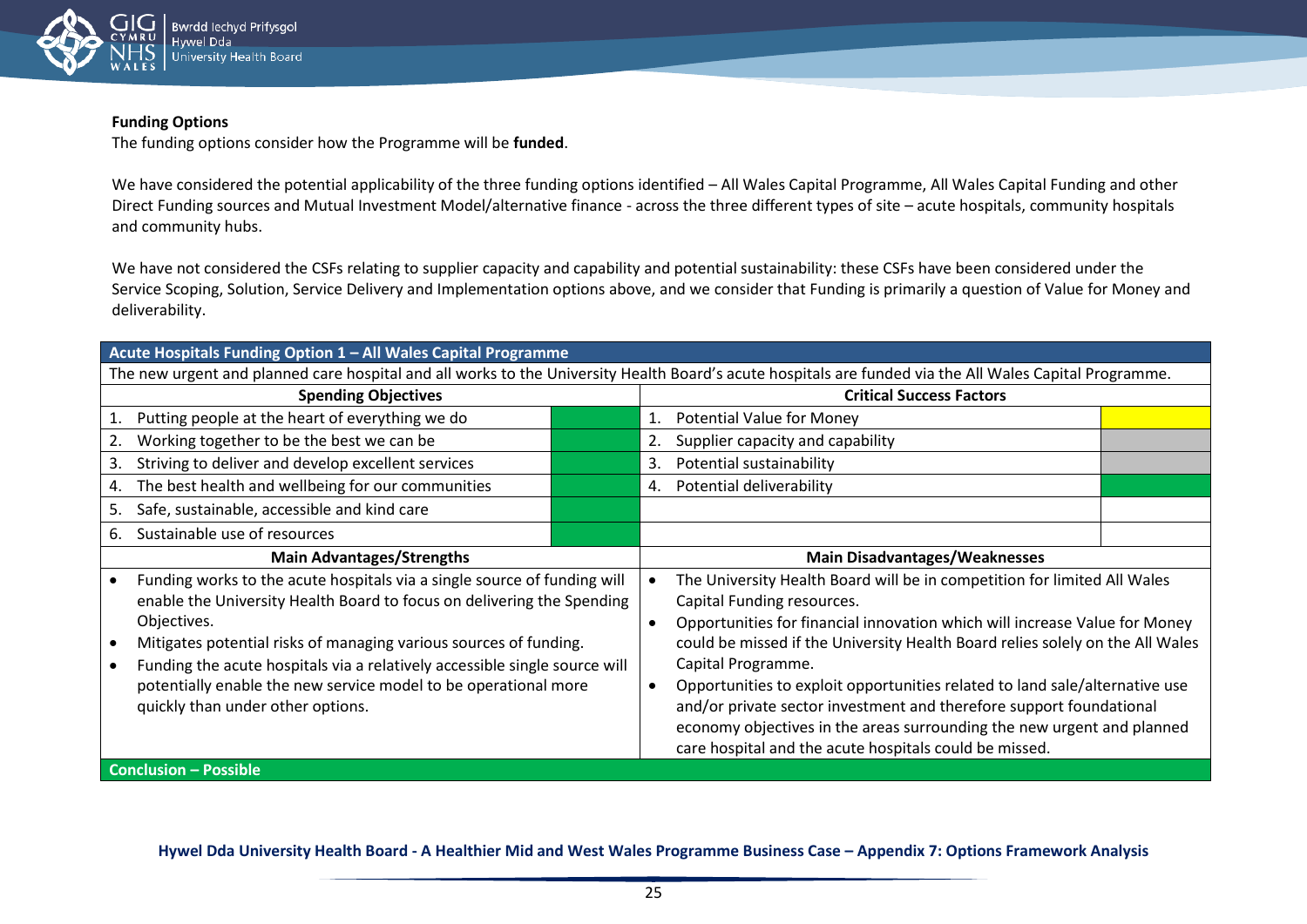

| Community Hospitals Funding Option 1 - All Wales Capital Programme                                             |                                                                          |  |  |  |  |  |
|----------------------------------------------------------------------------------------------------------------|--------------------------------------------------------------------------|--|--|--|--|--|
| All works to the University Health Board's community hospitals are funded via the All Wales Capital Programme. |                                                                          |  |  |  |  |  |
| <b>Spending Objectives</b>                                                                                     | <b>Critical Success Factors</b>                                          |  |  |  |  |  |
| Putting people at the heart of everything we do                                                                | <b>Potential Value for Money</b><br>1.                                   |  |  |  |  |  |
| Working together to be the best we can be<br>2.                                                                | Supplier capacity and capability<br>2.                                   |  |  |  |  |  |
| Striving to deliver and develop excellent services<br>3.                                                       | Potential sustainability<br>3.                                           |  |  |  |  |  |
| The best health and wellbeing for our communities<br>4.                                                        | Potential deliverability<br>$-4.$                                        |  |  |  |  |  |
| Safe, sustainable, accessible and kind care<br>5.                                                              |                                                                          |  |  |  |  |  |
| Sustainable use of resources<br>6.                                                                             |                                                                          |  |  |  |  |  |
| <b>Main Advantages/Strengths</b>                                                                               | <b>Main Disadvantages/Weaknesses</b>                                     |  |  |  |  |  |
|                                                                                                                |                                                                          |  |  |  |  |  |
| Funding works to the community hospitals via a single source of funding                                        | The University Health Board will be in competition for limited All Wales |  |  |  |  |  |
| will enable the University Health Board to focus on delivering the                                             | Capital Funding resources.                                               |  |  |  |  |  |
| Spending Objectives.                                                                                           | Opportunities for financial innovation which will increase Value for     |  |  |  |  |  |
| Mitigates potential risks of managing various sources of funding.                                              | Money could be missed if the University Health Board relies solely on    |  |  |  |  |  |
| Funding the community hospitals via a relatively accessible single source                                      | the All Wales Capital Programme.                                         |  |  |  |  |  |
| will potentially enable the new service model to be operational more                                           | Potential to exploit opportunities related to land sale/alternative use  |  |  |  |  |  |
| quickly than under other options.                                                                              | and/or private sector investment and therefore support foundational      |  |  |  |  |  |
| No dependence on deriving investment from the private sector.                                                  | economy objectives in the areas surrounding the community hospitals      |  |  |  |  |  |
|                                                                                                                | could be missed.                                                         |  |  |  |  |  |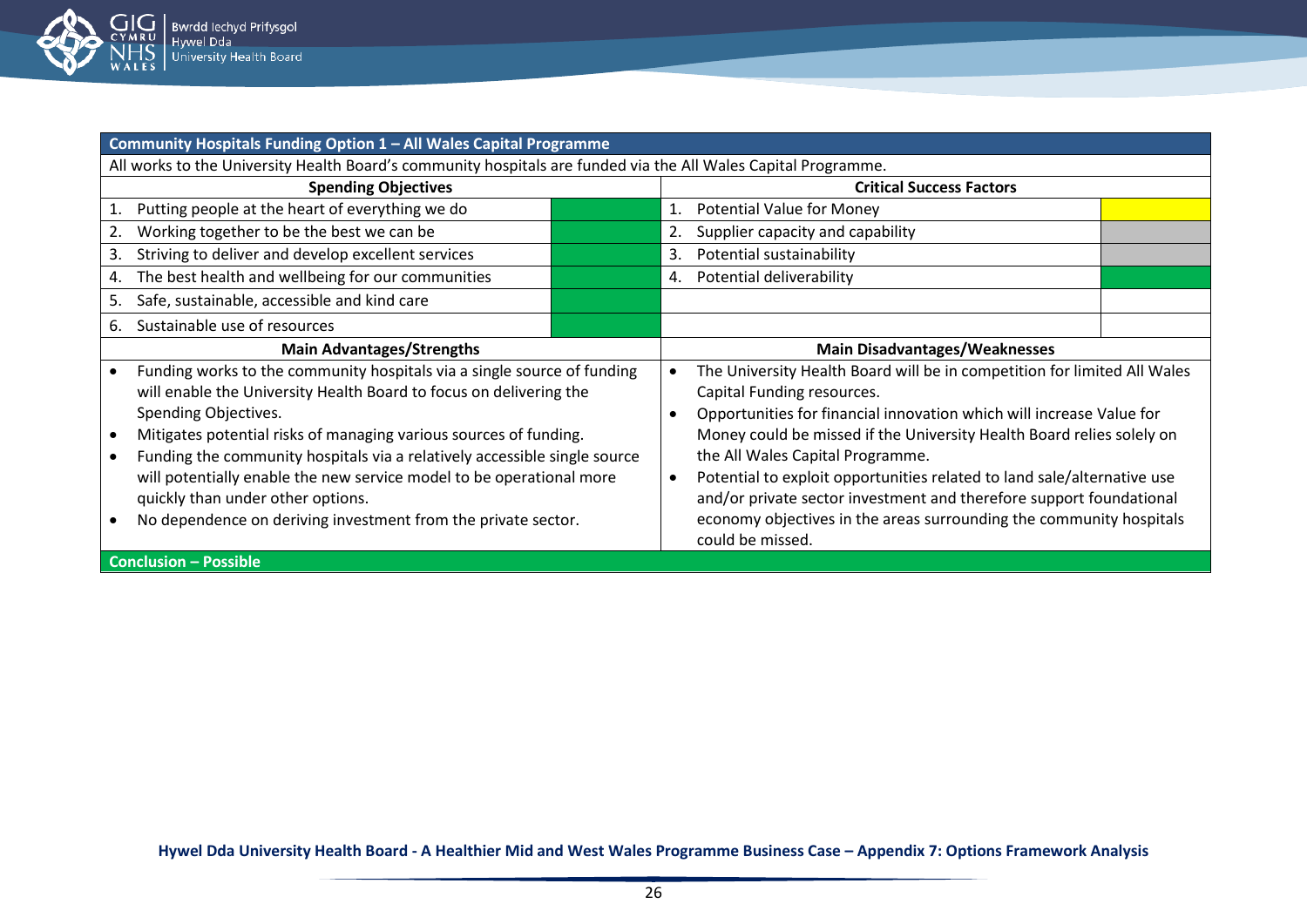

| Community Hubs Funding Option 1 - All Wales Capital Programme                                                                                                                                                                                                                                                                                                                                                                                                                               |  |                                     |                                                                                                                                                                                                                                                                                                                                                                                                                                                                                                                                                                                                                                                                                                                                                       |  |  |  |  |
|---------------------------------------------------------------------------------------------------------------------------------------------------------------------------------------------------------------------------------------------------------------------------------------------------------------------------------------------------------------------------------------------------------------------------------------------------------------------------------------------|--|-------------------------------------|-------------------------------------------------------------------------------------------------------------------------------------------------------------------------------------------------------------------------------------------------------------------------------------------------------------------------------------------------------------------------------------------------------------------------------------------------------------------------------------------------------------------------------------------------------------------------------------------------------------------------------------------------------------------------------------------------------------------------------------------------------|--|--|--|--|
| All works to the University Health Board's community hubs are funded via the All Wales Capital Programme.                                                                                                                                                                                                                                                                                                                                                                                   |  |                                     |                                                                                                                                                                                                                                                                                                                                                                                                                                                                                                                                                                                                                                                                                                                                                       |  |  |  |  |
| <b>Spending Objectives</b>                                                                                                                                                                                                                                                                                                                                                                                                                                                                  |  |                                     | <b>Critical Success Factors</b>                                                                                                                                                                                                                                                                                                                                                                                                                                                                                                                                                                                                                                                                                                                       |  |  |  |  |
| Putting people at the heart of everything we do                                                                                                                                                                                                                                                                                                                                                                                                                                             |  | 1.                                  | <b>Potential Value for Money</b>                                                                                                                                                                                                                                                                                                                                                                                                                                                                                                                                                                                                                                                                                                                      |  |  |  |  |
| Working together to be the best we can be                                                                                                                                                                                                                                                                                                                                                                                                                                                   |  | 2.                                  | Supplier capacity and capability                                                                                                                                                                                                                                                                                                                                                                                                                                                                                                                                                                                                                                                                                                                      |  |  |  |  |
| Striving to deliver and develop excellent services<br>3.                                                                                                                                                                                                                                                                                                                                                                                                                                    |  | 3.                                  | Potential sustainability                                                                                                                                                                                                                                                                                                                                                                                                                                                                                                                                                                                                                                                                                                                              |  |  |  |  |
| The best health and wellbeing for our communities<br>4.                                                                                                                                                                                                                                                                                                                                                                                                                                     |  | 4.                                  | Potential deliverability                                                                                                                                                                                                                                                                                                                                                                                                                                                                                                                                                                                                                                                                                                                              |  |  |  |  |
| Safe, sustainable, accessible and kind care<br>5.                                                                                                                                                                                                                                                                                                                                                                                                                                           |  |                                     |                                                                                                                                                                                                                                                                                                                                                                                                                                                                                                                                                                                                                                                                                                                                                       |  |  |  |  |
| Sustainable use of resources<br>6.                                                                                                                                                                                                                                                                                                                                                                                                                                                          |  |                                     |                                                                                                                                                                                                                                                                                                                                                                                                                                                                                                                                                                                                                                                                                                                                                       |  |  |  |  |
| <b>Main Advantages/Strengths</b>                                                                                                                                                                                                                                                                                                                                                                                                                                                            |  |                                     | <b>Main Disadvantages/Weaknesses</b>                                                                                                                                                                                                                                                                                                                                                                                                                                                                                                                                                                                                                                                                                                                  |  |  |  |  |
| Funding works to the community hubs via a single source of funding will<br>enable the University Health Board to focus on delivering the Spending<br>Objectives.<br>Mitigates potential risks of managing various sources of funding.<br>Funding the community hubs via a relatively accessible single source will<br>potentially enable the new service model to be operational more quickly<br>than under other options.<br>No dependence on deriving investment from the private sector. |  | $\bullet$<br>$\bullet$<br>$\bullet$ | The University Health Board will be in competition for limited All Wales<br>Capital Funding resources.<br>Opportunities for financial innovation which will increase Value for<br>Money could be missed if the University Health Board relies solely on<br>the All Wales Capital Programme.<br>Potential to exploit opportunities related to land sale/alternative use<br>and/or private sector investment and therefore support foundational<br>economy objectives in the areas surrounding the community hubs could<br>be missed (although opportunities to generate potentially attractive<br>investment opportunities of interest to alternative sources of finance<br>could be limited in comparison with the acute and community<br>hospitals). |  |  |  |  |
| <b>Conclusion - Possible</b>                                                                                                                                                                                                                                                                                                                                                                                                                                                                |  |                                     |                                                                                                                                                                                                                                                                                                                                                                                                                                                                                                                                                                                                                                                                                                                                                       |  |  |  |  |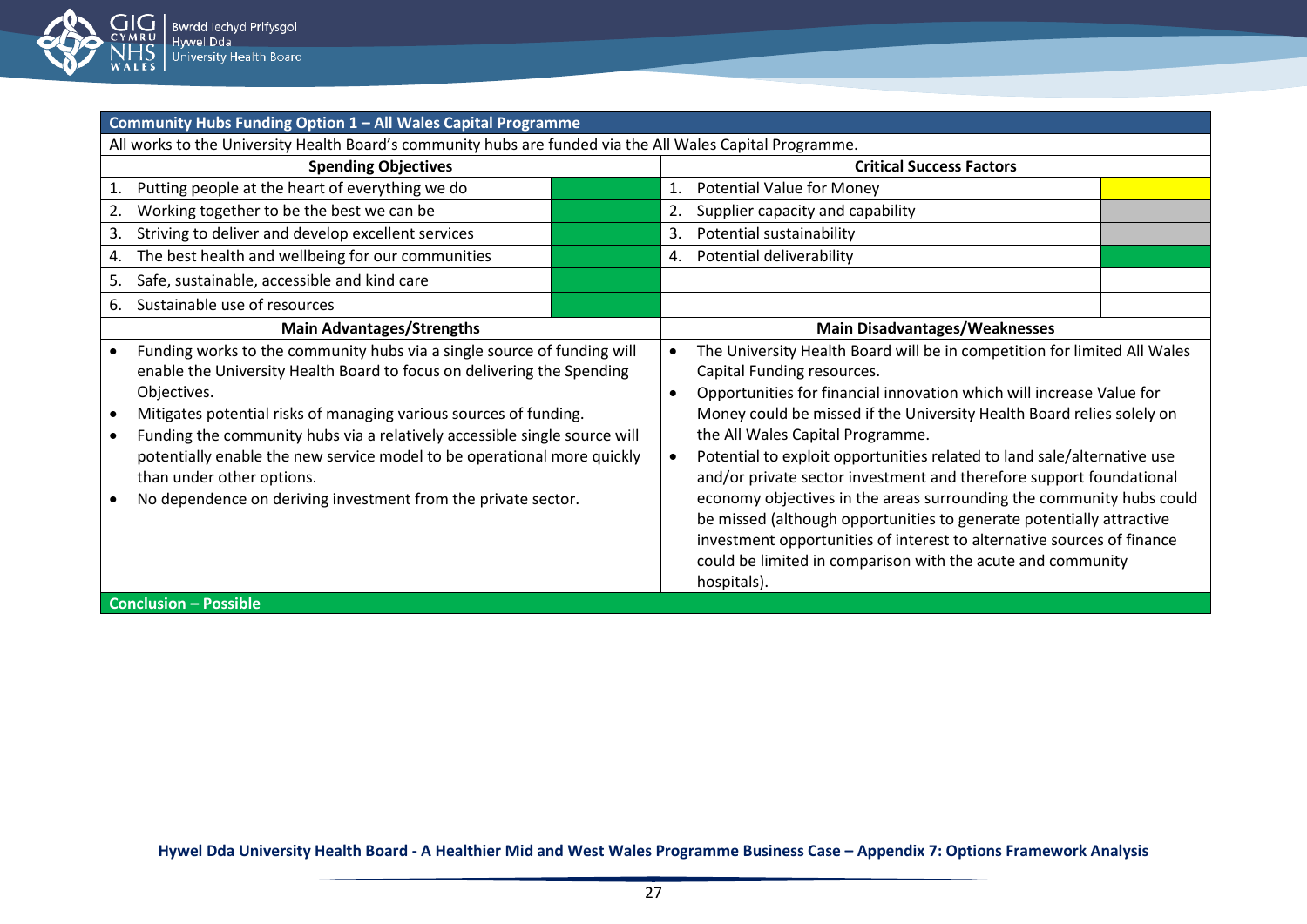

# **Acute Hospitals Funding Option 2 - All Wales Capital Funding and other Direct Funding sources**

The new urgent and planned care hospital and all works to the University Health Board's acute hospitals are funded via a combination of the All Wales Capital Programme and other Direct Funding sources.

| <b>Spending Objectives</b>   |                                                                                                                                                                                                                                                                                                                                                                                                                                                                                                                                   | <b>Critical Success Factors</b> |    |                                                                                                                                                                                                                                                                                                                                                                                                                                                                           |  |  |
|------------------------------|-----------------------------------------------------------------------------------------------------------------------------------------------------------------------------------------------------------------------------------------------------------------------------------------------------------------------------------------------------------------------------------------------------------------------------------------------------------------------------------------------------------------------------------|---------------------------------|----|---------------------------------------------------------------------------------------------------------------------------------------------------------------------------------------------------------------------------------------------------------------------------------------------------------------------------------------------------------------------------------------------------------------------------------------------------------------------------|--|--|
|                              | Putting people at the heart of everything we do                                                                                                                                                                                                                                                                                                                                                                                                                                                                                   |                                 | 1. | <b>Potential Value for Money</b>                                                                                                                                                                                                                                                                                                                                                                                                                                          |  |  |
| 2.                           | Working together to be the best we can be                                                                                                                                                                                                                                                                                                                                                                                                                                                                                         |                                 | 2. | Supplier capacity and capability                                                                                                                                                                                                                                                                                                                                                                                                                                          |  |  |
| 3.                           | Striving to deliver and develop excellent services                                                                                                                                                                                                                                                                                                                                                                                                                                                                                |                                 | 3. | Potential sustainability                                                                                                                                                                                                                                                                                                                                                                                                                                                  |  |  |
| 4.                           | The best health and wellbeing for our communities                                                                                                                                                                                                                                                                                                                                                                                                                                                                                 |                                 | 4. | Potential deliverability                                                                                                                                                                                                                                                                                                                                                                                                                                                  |  |  |
| 5.                           | Safe, sustainable, accessible and kind care                                                                                                                                                                                                                                                                                                                                                                                                                                                                                       |                                 |    |                                                                                                                                                                                                                                                                                                                                                                                                                                                                           |  |  |
| 6.                           | Sustainable use of resources                                                                                                                                                                                                                                                                                                                                                                                                                                                                                                      |                                 |    |                                                                                                                                                                                                                                                                                                                                                                                                                                                                           |  |  |
|                              | <b>Main Advantages/Strengths</b>                                                                                                                                                                                                                                                                                                                                                                                                                                                                                                  |                                 |    | <b>Main Disadvantages/Weaknesses</b>                                                                                                                                                                                                                                                                                                                                                                                                                                      |  |  |
|                              | Encourages the use of multiple sources of funding, diversifying risk in<br>relation to availability of funding.<br>Reduces the University Health Board's dependence on limited All Wales<br>Capital Funding.<br>Increases the potential for innovation in funding, therefore possibly<br>offering improved Value for Money in comparison with Funding Option 1.<br>Increases the opportunity to bring other Direct Funding sources into the<br>development of the acute hospitals, supporting foundational economy<br>objectives. |                                 |    | Increased complexity in comparison with Funding Option 1. This could:<br>Increase timescales and therefore delay implementation of the<br>$\circ$<br>new service model (which is why we have evaluated the<br>Spending Objectives as "amber"); and/or<br>Increase resource requirements and cost.<br>$\circ$<br>Risk of some funding sources restricting use of funds, potentially<br>inhibiting the University Health Board's ability to achieve Spending<br>Objectives. |  |  |
| <b>Conclusion - Possible</b> |                                                                                                                                                                                                                                                                                                                                                                                                                                                                                                                                   |                                 |    |                                                                                                                                                                                                                                                                                                                                                                                                                                                                           |  |  |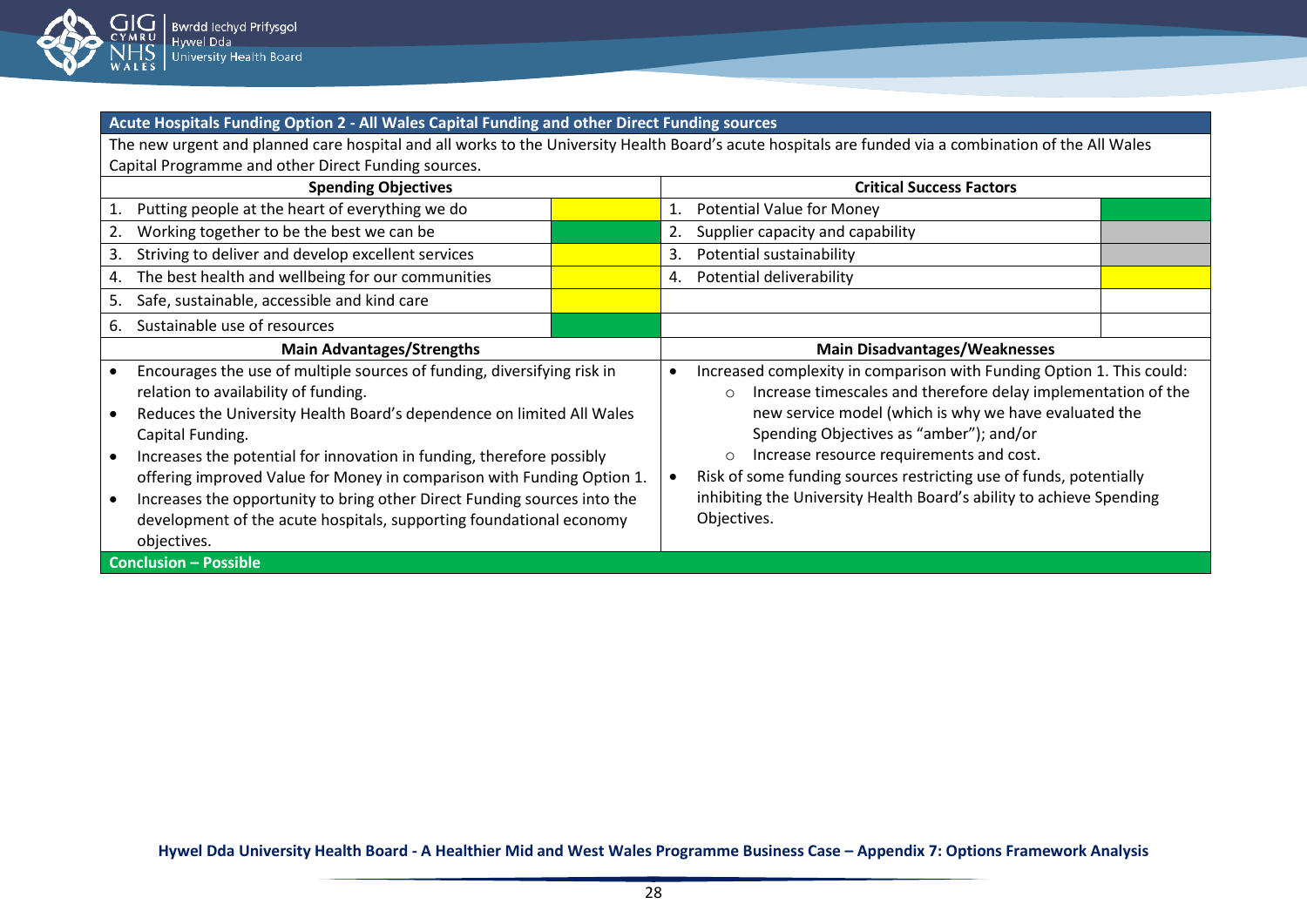

#### **Community Hospitals Funding Option 2 - All Wales Capital Funding and other Direct Funding sources**

Works to the University Health Board's acute hospitals, community hospitals and community hubs are funded through a combination of the All Wales Capital Programme and other Direct Funding sources (as described in Annex 11 to the NHS Wales Infrastructure Investment Guidance (2018)).

| <b>Spending Objectives</b>   |                                                                                                                                                                                                                                                                                                                                                                                                                                                                                                                                       | <b>Critical Success Factors</b> |    |                                                                                                                                                                                                                                                                                                                                                                                                                                                                                  |  |  |
|------------------------------|---------------------------------------------------------------------------------------------------------------------------------------------------------------------------------------------------------------------------------------------------------------------------------------------------------------------------------------------------------------------------------------------------------------------------------------------------------------------------------------------------------------------------------------|---------------------------------|----|----------------------------------------------------------------------------------------------------------------------------------------------------------------------------------------------------------------------------------------------------------------------------------------------------------------------------------------------------------------------------------------------------------------------------------------------------------------------------------|--|--|
| 1.                           | Putting people at the heart of everything we do                                                                                                                                                                                                                                                                                                                                                                                                                                                                                       |                                 |    | Potential Value for Money                                                                                                                                                                                                                                                                                                                                                                                                                                                        |  |  |
|                              | Working together to be the best we can be                                                                                                                                                                                                                                                                                                                                                                                                                                                                                             |                                 | 2. | Supplier capacity and capability                                                                                                                                                                                                                                                                                                                                                                                                                                                 |  |  |
| 3.                           | Striving to deliver and develop excellent services                                                                                                                                                                                                                                                                                                                                                                                                                                                                                    |                                 | 3. | Potential sustainability                                                                                                                                                                                                                                                                                                                                                                                                                                                         |  |  |
| 4.                           | The best health and wellbeing for our communities                                                                                                                                                                                                                                                                                                                                                                                                                                                                                     |                                 | 4. | Potential deliverability                                                                                                                                                                                                                                                                                                                                                                                                                                                         |  |  |
| 5.                           | Safe, sustainable, accessible and kind care                                                                                                                                                                                                                                                                                                                                                                                                                                                                                           |                                 |    |                                                                                                                                                                                                                                                                                                                                                                                                                                                                                  |  |  |
| 6.                           | Sustainable use of resources                                                                                                                                                                                                                                                                                                                                                                                                                                                                                                          |                                 |    |                                                                                                                                                                                                                                                                                                                                                                                                                                                                                  |  |  |
|                              | <b>Main Advantages/Strengths</b>                                                                                                                                                                                                                                                                                                                                                                                                                                                                                                      |                                 |    | <b>Main Disadvantages/Weaknesses</b>                                                                                                                                                                                                                                                                                                                                                                                                                                             |  |  |
|                              | Encourages the use of multiple sources of funding, diversifying risk in<br>relation to availability of funding.<br>Reduces the University Health Board's dependence on limited All Wales<br>Capital Funding.<br>Increases the potential for innovation in funding, therefore possibly<br>offering improved Value for Money in comparison with Funding Option 1.<br>Increases the opportunity to bring other Direct Funding sources into the<br>development of the community hospitals, supporting foundational<br>economy objectives. |                                 |    | Increased complexity in comparison with Funding Option 1. This could:<br>Increase timescales and therefore delay implementation of the<br>$\circ$<br>new service model (which is why we have evaluated the<br>Spending Objectives as "amber"); and/or<br>Increase resource requirements and cost.<br>$\circ$<br>Risk of some Direct Funding sources restricting use of funds, potentially<br>inhibiting the University Health Board's ability to achieve Spending<br>Objectives. |  |  |
| <b>Conclusion - Possible</b> |                                                                                                                                                                                                                                                                                                                                                                                                                                                                                                                                       |                                 |    |                                                                                                                                                                                                                                                                                                                                                                                                                                                                                  |  |  |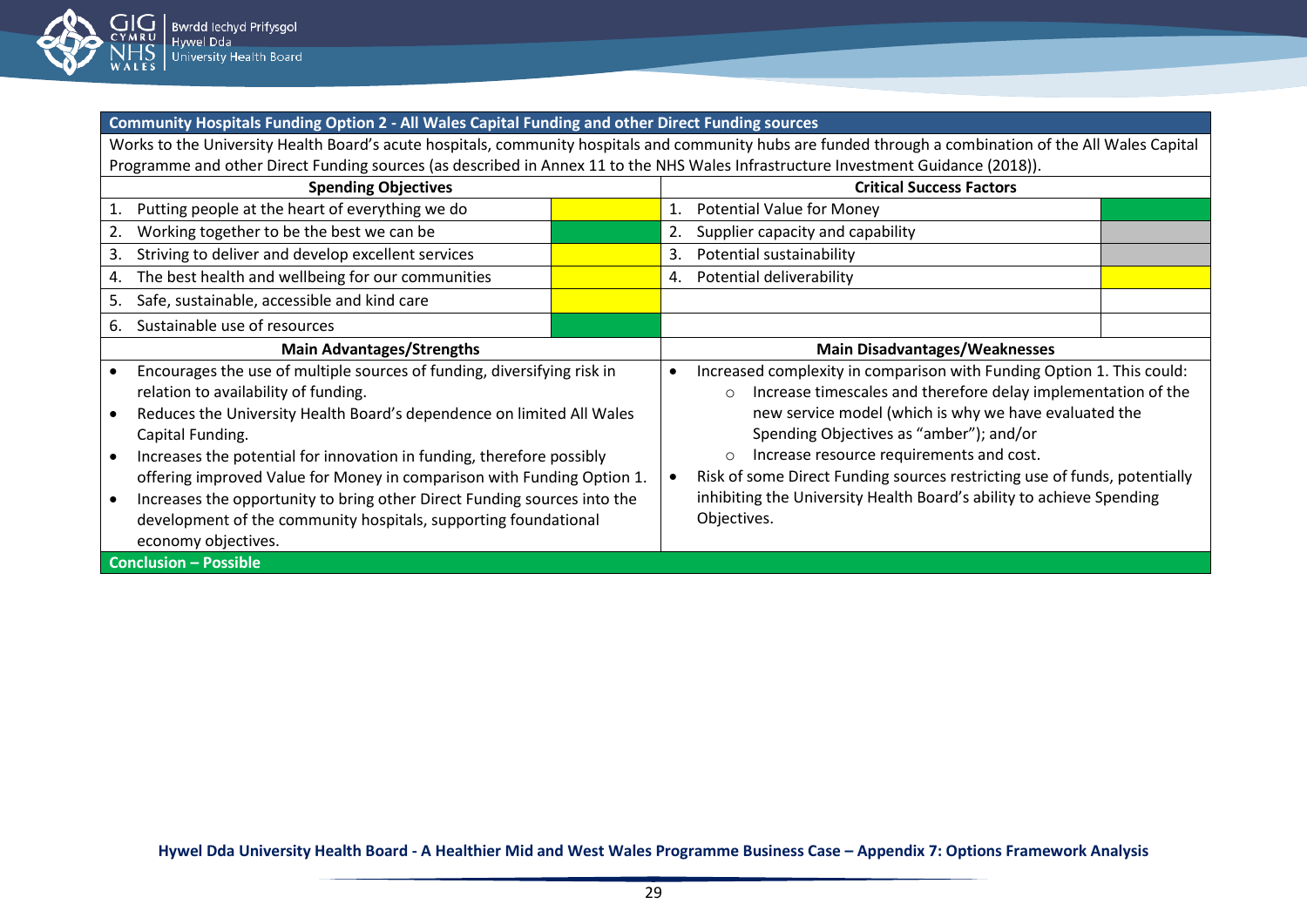

| Community Hubs Funding Option 2 - All Wales Capital Funding and other Direct Funding sources                                               |                                 |                                                                                    |  |  |  |  |
|--------------------------------------------------------------------------------------------------------------------------------------------|---------------------------------|------------------------------------------------------------------------------------|--|--|--|--|
| All works to the University Health Board's community hubs are funded via the All Wales Capital Programme and other Direct Funding sources. |                                 |                                                                                    |  |  |  |  |
| <b>Spending Objectives</b>                                                                                                                 | <b>Critical Success Factors</b> |                                                                                    |  |  |  |  |
| Putting people at the heart of everything we do                                                                                            |                                 | <b>Potential Value for Money</b><br>1.                                             |  |  |  |  |
| Working together to be the best we can be                                                                                                  |                                 | Supplier capacity and capability                                                   |  |  |  |  |
| Striving to deliver and develop excellent services<br>3.                                                                                   |                                 | Potential sustainability<br>3.                                                     |  |  |  |  |
| The best health and wellbeing for our communities<br>4.                                                                                    |                                 | Potential deliverability<br>4.                                                     |  |  |  |  |
| Safe, sustainable, accessible and kind care<br>5.                                                                                          |                                 |                                                                                    |  |  |  |  |
| Sustainable use of resources<br>6.                                                                                                         |                                 |                                                                                    |  |  |  |  |
| <b>Main Advantages/Strengths</b>                                                                                                           |                                 | <b>Main Disadvantages/Weaknesses</b>                                               |  |  |  |  |
| Encourages the use of multiple sources of funding, diversifying risk in                                                                    |                                 | Increased complexity in comparison with Funding Option 1. This could:<br>$\bullet$ |  |  |  |  |
| relation to availability of funding.                                                                                                       |                                 | Increase timescales and therefore delay implementation of the<br>$\circ$           |  |  |  |  |
| Reduces the University Health Board's dependence on limited All Wales                                                                      |                                 | new service model (which is why we have evaluated the                              |  |  |  |  |
| Capital Funding.                                                                                                                           |                                 |                                                                                    |  |  |  |  |
| Increases the potential for innovation in funding, therefore possibly                                                                      |                                 | Spending Objectives as "amber"); and/or                                            |  |  |  |  |
|                                                                                                                                            |                                 | Increase resource requirements and cost.<br>$\circ$                                |  |  |  |  |
| offering improved Value for Money in comparison with Funding Option 1.                                                                     |                                 | Risk of some Direct Funding sources restricting use of funds, potentially          |  |  |  |  |
| Increases the opportunity to bring other Direct Funding sources into the                                                                   |                                 | inhibiting the University Health Board's ability to achieve Spending               |  |  |  |  |
| development of the community hubs, supporting foundational economy                                                                         |                                 | Objectives.                                                                        |  |  |  |  |
| objectives.                                                                                                                                |                                 | Community hubs may not be attractive to Direct Funding sources in<br>$\bullet$     |  |  |  |  |
|                                                                                                                                            |                                 | comparison with acute and community hospitals (although this remains               |  |  |  |  |
|                                                                                                                                            |                                 | to be established at OBC stage).                                                   |  |  |  |  |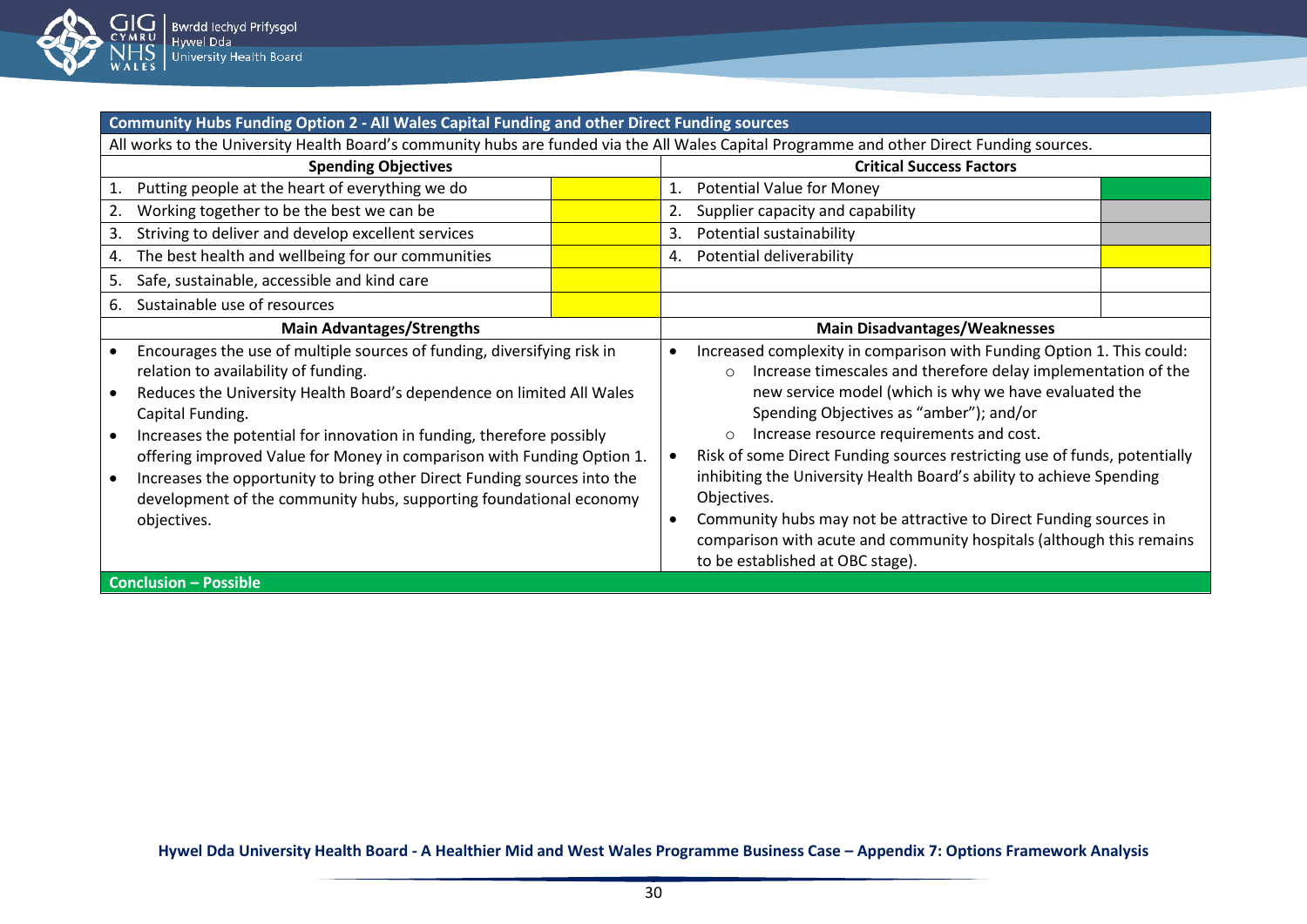

# **Acute Hospitals Funding Option 3 - Mutual Investment Model/alternative finance**

Works to the University Health Board's acute hospitals are funded via the Mutual Investment Model and possibly other sources of funding such as land disposals.

| <b>Spending Objectives</b> |                                                                        |  | <b>Critical Success Factors</b>                                          |                                                                       |  |  |
|----------------------------|------------------------------------------------------------------------|--|--------------------------------------------------------------------------|-----------------------------------------------------------------------|--|--|
|                            | Putting people at the heart of everything we do                        |  | 1.                                                                       | <b>Potential Value for Money</b>                                      |  |  |
|                            | Working together to be the best we can be                              |  | 2.                                                                       | Supplier capacity and capability                                      |  |  |
| 3.                         | Striving to deliver and develop excellent services                     |  | 3.                                                                       | Potential sustainability                                              |  |  |
| 4.                         | The best health and wellbeing for our communities                      |  | 4.                                                                       | Potential deliverability                                              |  |  |
| 5.                         | Safe, sustainable, accessible and kind care                            |  |                                                                          |                                                                       |  |  |
| 6.                         | Sustainable use of resources                                           |  |                                                                          |                                                                       |  |  |
|                            | <b>Main Advantages/Strengths</b>                                       |  | <b>Main Disadvantages/Weaknesses</b>                                     |                                                                       |  |  |
|                            | Risks will be shared across all parties.                               |  |                                                                          | Increased complexity in comparison with Funding Options 1 and 2. This |  |  |
|                            | Increases the potential for innovation in funding, therefore possibly  |  |                                                                          | could:                                                                |  |  |
|                            | offering improved Value for Money in comparison with Funding Option 1. |  | Increase timescales and therefore delay implementation of the<br>$\circ$ |                                                                       |  |  |
|                            | Increases the opportunity to bring private, public and third sector    |  |                                                                          | new service model (which is why we have evaluated the                 |  |  |
|                            | investors into the development of the acute hospitals, supporting      |  |                                                                          | Spending Objectives as "amber"); and/or                               |  |  |
|                            | foundational economy objectives.                                       |  |                                                                          | Increase resource requirements and cost.<br>$\circ$                   |  |  |
|                            |                                                                        |  | Increased costs to run procurement process(es).                          |                                                                       |  |  |
|                            |                                                                        |  |                                                                          | Increased management complexity for the University Health Board.      |  |  |
|                            |                                                                        |  | Partner(s) may require conditions which inhibit the University Health    |                                                                       |  |  |
|                            |                                                                        |  |                                                                          | Board's ability to achieve Spending Objectives.                       |  |  |
|                            | <b>Conclusion - Possible</b>                                           |  |                                                                          |                                                                       |  |  |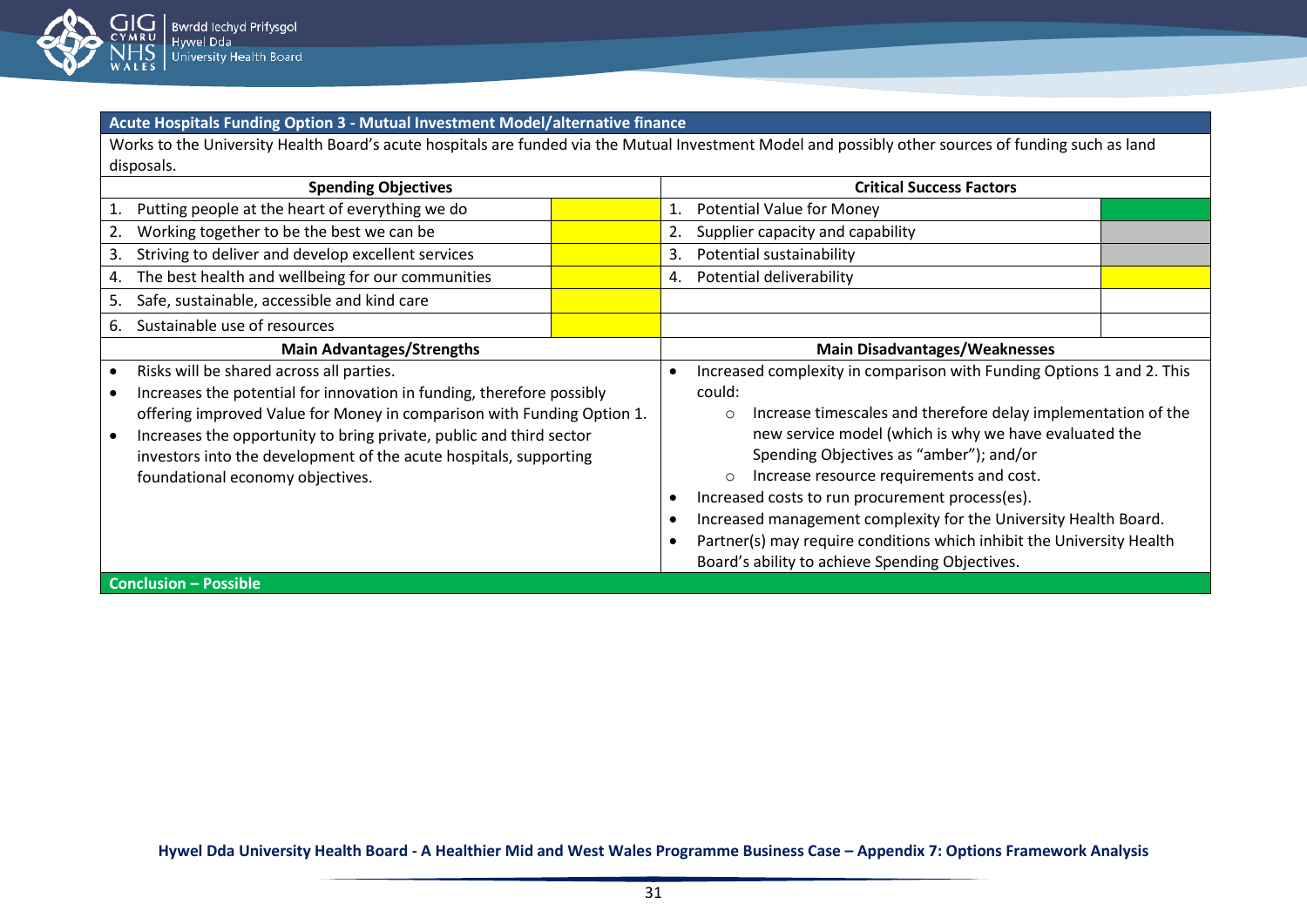

**Community Hospitals Funding Option 3 - Mutual Investment Model/alternative finance**

Works to the University Health Board's acute hospitals, community hospitals and community hubs are funded via the Mutual Investment Model (as described in Annex 12 to the NHS Wales Infrastructure Investment Guidance (2018)) and possibly other sources of funding such as land disposals.

| <b>Spending Objectives</b> |                                                                        |  | <b>Critical Success Factors</b>                                       |                                                                          |  |  |
|----------------------------|------------------------------------------------------------------------|--|-----------------------------------------------------------------------|--------------------------------------------------------------------------|--|--|
|                            | Putting people at the heart of everything we do                        |  | 1.                                                                    | <b>Potential Value for Money</b>                                         |  |  |
|                            | Working together to be the best we can be                              |  | 2.                                                                    | Supplier capacity and capability                                         |  |  |
| 3.                         | Striving to deliver and develop excellent services                     |  | 3.                                                                    | Potential sustainability                                                 |  |  |
| 4.                         | The best health and wellbeing for our communities                      |  | 4.                                                                    | Potential deliverability                                                 |  |  |
| 5.                         | Safe, sustainable, accessible and kind care                            |  |                                                                       |                                                                          |  |  |
| 6.                         | Sustainable use of resources                                           |  |                                                                       |                                                                          |  |  |
|                            | <b>Main Advantages/Strengths</b>                                       |  |                                                                       | <b>Main Disadvantages/Weaknesses</b>                                     |  |  |
|                            | Risks will be shared across all parties.                               |  |                                                                       | Increased complexity in comparison with Funding Options 1 and 2. This    |  |  |
|                            | Increases the potential for innovation in funding, therefore possibly  |  |                                                                       | could:                                                                   |  |  |
|                            | offering improved Value for Money in comparison with Funding Option 1. |  |                                                                       | Increase timescales and therefore delay implementation of the<br>$\circ$ |  |  |
|                            | Increases the opportunity to bring private, public and third sector    |  |                                                                       | new service model (which is why we have evaluated the                    |  |  |
|                            | investors into the development of the community hospitals, supporting  |  |                                                                       | Spending Objectives as "amber"); and/or                                  |  |  |
|                            | foundational economy objectives.                                       |  |                                                                       | Increase resource requirements and cost.<br>$\circ$                      |  |  |
|                            |                                                                        |  |                                                                       | Increased costs to run procurement process(es).                          |  |  |
|                            |                                                                        |  |                                                                       | Increased management complexity for the University Health Board.         |  |  |
|                            |                                                                        |  | Partner(s) may require conditions which inhibit the University Health |                                                                          |  |  |
|                            |                                                                        |  |                                                                       | Board's ability to achieve Spending Objectives.                          |  |  |
|                            | <b>Conclusion - Possible</b>                                           |  |                                                                       |                                                                          |  |  |